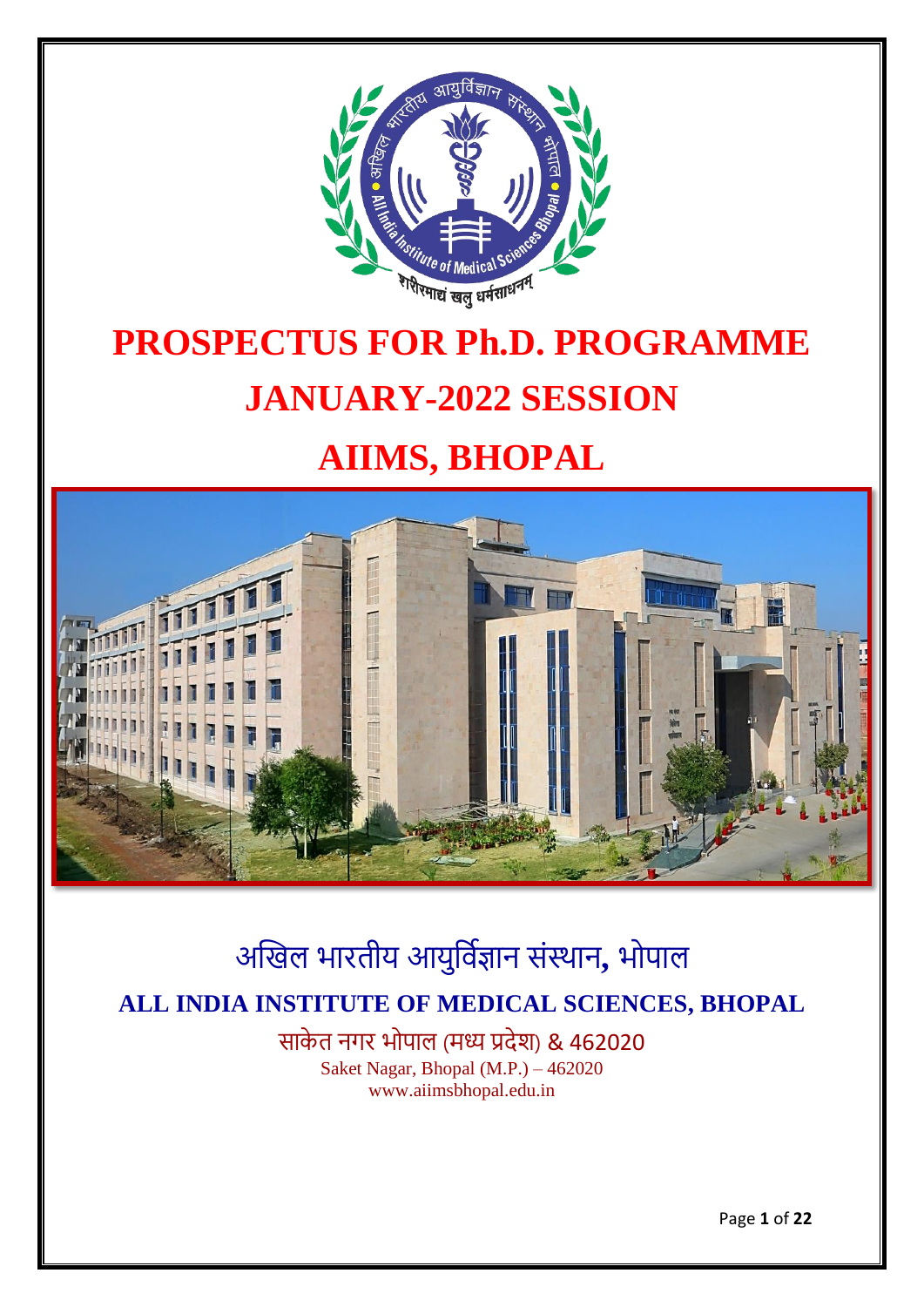### **Table of Contents**

| S.No.            | <b>Contents</b>                                                                                | Page No(s) |
|------------------|------------------------------------------------------------------------------------------------|------------|
| 1.               | Introduction                                                                                   | 3          |
| 2.               | Summary of Examination pattern                                                                 | 4          |
| 3.               | <b>Seat Details</b>                                                                            | $5-9$      |
| $\overline{4}$ . | Submission of Application / Application Fee                                                    | 10         |
| 5.               | <b>General Eligibility</b>                                                                     | $10 - 11$  |
| 6.               | <b>Duration of Course</b>                                                                      | 11         |
| 7.               | Method of Selection                                                                            | $11 - 13$  |
| 8.               | Rules for Admission for In-Service candidates -<br>Applicable for <b>AIIMS</b> Employees Only. | 13         |
| 9.               | Leaves and other rules                                                                         | $13 - 14$  |
| 10.              | Submission of application by candidates who are employed                                       | 14         |
| 11.              | Requirements for admission of "Sponsored" candidates                                           | 14         |
| 12.              | Submission of Caste/Category certificate by<br>SC/ST/OBC/EWS/PwBD candidates                   | $14 - 15$  |
| 13.              | <b>Course Fees</b>                                                                             | 15         |
| 14.              | <b>Hostel Accommodation</b>                                                                    | 15         |
| 15.              | Provision for Penalty                                                                          | 15         |
| 16.              | Code of Conduct for Ph.D. Students                                                             | $16-17$    |
| 17.              | Format for Sponsored candidate                                                                 | 18         |
| 18.              | Application form for the Ph.D. Course                                                          | 19-21      |
| 19.              | Checklist                                                                                      | 22         |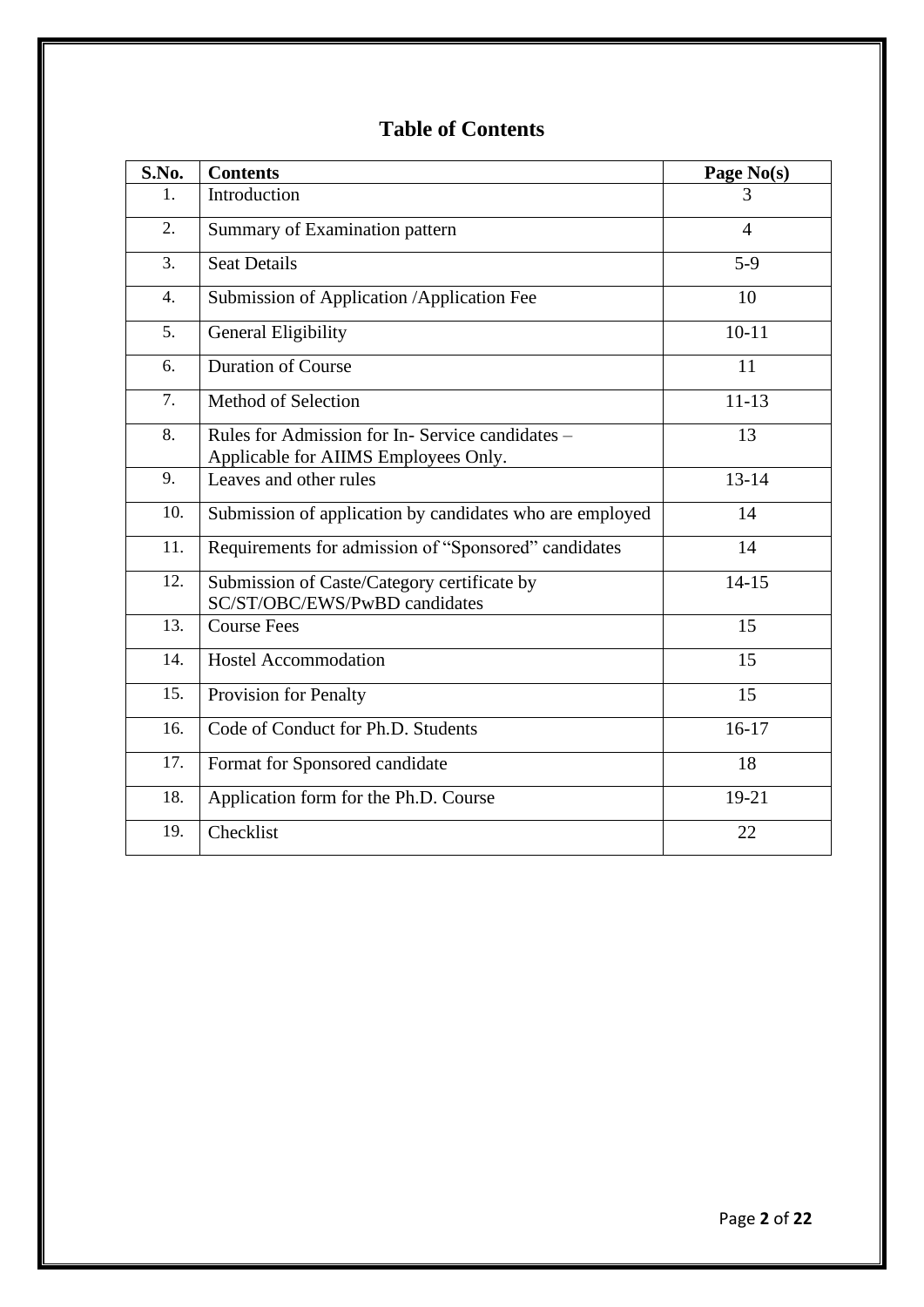#### **1. INTRODUCTION**

AIIMS Bhopal is one of the apex healthcare institutes being established by the Ministry of Health & Family Welfare, Government of India under the Pradhan Mantri Swasthya Suraksha Yojna (PMSSY), with the aim of correcting regional imbalances in quality tertiary level healthcare in the country, and attaining self sufficiency in Graduate and Postgraduate medical education and training.

These institutions are being established by an Act of Parliament on lines of the original All India Institute of Medical Sciences in New Delhi which imparts both undergraduate and postgraduate medical education in all its branches and related fields, along with Nursing and Paramedical training to bring together in one place educational facilities of the highest order for the training of personnel in all branches of health care activity.

#### **Mission Statement**

To establish a centre of excellence in medical education, training, health care and research imbued with scientific culture, compassion for the sick and commitment to serve the underserved.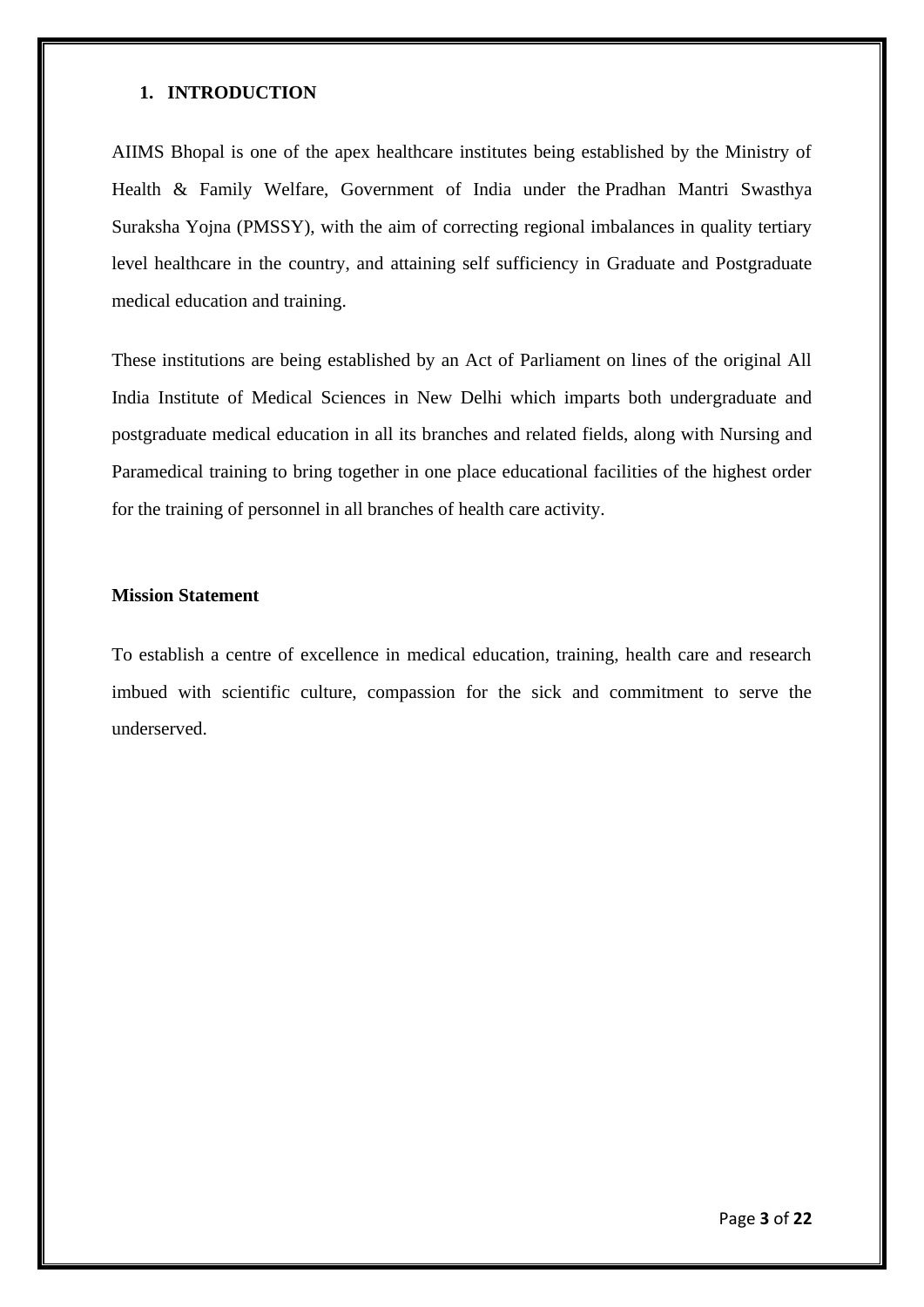| 2.               | <b>Summary of Examination Pattern</b> |                                                                                                                                                                                                                                                                                               |
|------------------|---------------------------------------|-----------------------------------------------------------------------------------------------------------------------------------------------------------------------------------------------------------------------------------------------------------------------------------------------|
| 1.               | Mode/Type of Examination              | Offline Objective type                                                                                                                                                                                                                                                                        |
| 2.               | Duration of Examination               | $2.00$ Hrs                                                                                                                                                                                                                                                                                    |
| 3.               | Date of Examination & Interview       | 10.03.2022 & 11.03.2022                                                                                                                                                                                                                                                                       |
| $\overline{4}$ . | Number of Shift                       | One                                                                                                                                                                                                                                                                                           |
| 5.               | Timing of Examination                 | 10.00 AM to 12.00 AM<br>Stage I:<br>Candidates opting to apply for PhD in more<br>than one code (department) will be required<br>to have additional paper for which duration<br>will be one hour and will be<br>in<br>continuation.<br>Stage II (Interview): 11:00 AM onwards on<br>next day. |
| 6.               | <b>Location of Examination Centre</b> | <b>Block</b><br>Academic<br>(Medical<br>College<br>Building), AIIMS Bhopal                                                                                                                                                                                                                    |
| 7.               | Type of Examination(s)                | Stage-I: Written exam; MCQs and Short<br>Answer type questions (Maximum 80<br>marks).<br>Stage-II: Interview; Clinical/practical/lab<br>based assessment.(Maximum Marks:20)                                                                                                                   |
| 8.               | <b>Total Marks</b>                    | Stage I & II $(80+20=100)$                                                                                                                                                                                                                                                                    |
| 9.               | <b>Distribution of Questions</b>      | As per details in the Prospectus                                                                                                                                                                                                                                                              |
| 10.              | Method of Cut-Off                     | At least 50 percent marks in the written test<br>(Stage- I) required to be eligible for<br>appearing in Stage-II. Special weightage<br>(described in the prospectus) to be added,<br>as applicable for determining final merit.                                                               |
|                  | 11. Method of resolving tie/case.     | The tie case will be resolved according to<br>age (Date of birth), the older candidate shall<br>get preference over the younger one.                                                                                                                                                          |

٦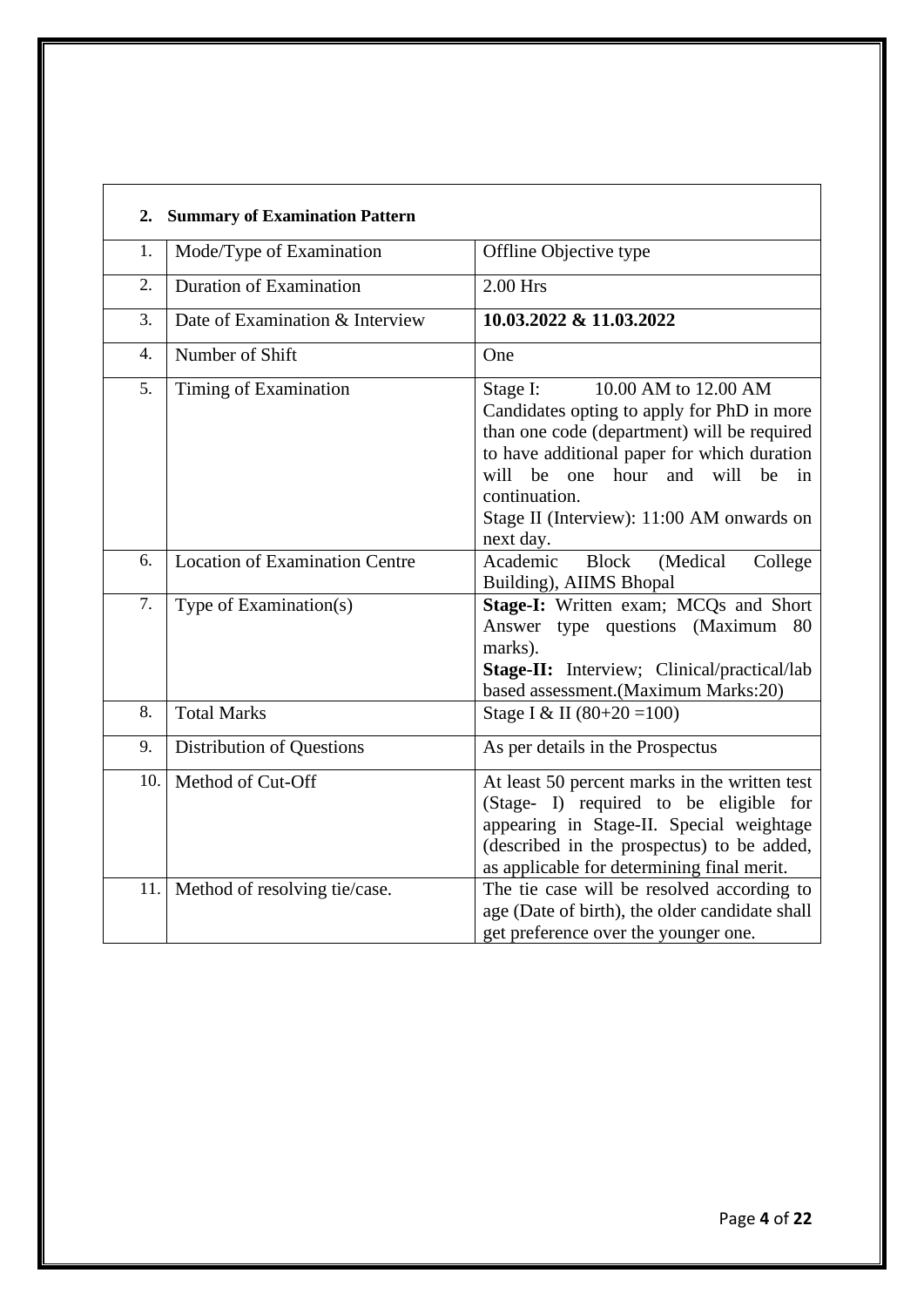#### **3. SEAT DETAILS: There are two types of seats available as**

(Category A) FA = Fellowship Seats available in the Project (minimum 24 months) (Category B)  $OF = Own Govt$ . Fellowship

*Note: i) Fellowship shall be paid for 24 months as mentioned against each Project.*

*ii) Fellowship period can be extended if the project gets extended with the provision of fellowship or PI can arrange fellowship from any other project if available.*

*iii) Candidate are allowed to apply for Govt. fellowship after joining Ph.D. at AIIMS Bhopal and can avail the fellowship if awarded for both option (A & B) however, only one fellowship/ stipend can be availed at one time.*

|                      | A: Fellowship seats available in the project (FA): Candidates with or without Own Fellowship<br>can apply (Category-A) |       |                  |                                                                                                                                                                                                                    |                                                                                                                                                                                                                                                                                                                     |                                                            |                                                            |  |
|----------------------|------------------------------------------------------------------------------------------------------------------------|-------|------------------|--------------------------------------------------------------------------------------------------------------------------------------------------------------------------------------------------------------------|---------------------------------------------------------------------------------------------------------------------------------------------------------------------------------------------------------------------------------------------------------------------------------------------------------------------|------------------------------------------------------------|------------------------------------------------------------|--|
| S.<br>N <sub>o</sub> | <b>Department</b>                                                                                                      | Code  | No.of<br>seat    | Qualification<br>requirement                                                                                                                                                                                       | <b>Project Title</b>                                                                                                                                                                                                                                                                                                | <b>Broad subject</b><br>area proposed<br>research for Ph.D | Quantum and<br>duration of<br>fellowship/<br>Stipend (Rs.) |  |
| $\mathbf{1}$         | <b>Microbiology</b>                                                                                                    | 101/1 | $\boldsymbol{I}$ | M.Sc/M.VSc/M<br>.Tech or<br>equivalent<br>degree in life<br><b>Sciences</b><br>(Zoology/Bioc<br>hemistry/Micr<br>obiology/Biote<br>chnology)                                                                       | Establisment of a<br>simple and cost<br>effective method for<br>molecular surveillance<br>of influenza using<br>oxford Nanopore<br>MinION sequencing<br>technology.                                                                                                                                                 | Virology                                                   | Rs.31,000/-<br>$+HRA$                                      |  |
| $\boldsymbol{2}$     | <b>Microbiology</b>                                                                                                    | 101/2 | 1                | MBBS/M.Sc<br>Microbiology/<br>M.Sc<br>Biotechnology/<br>MD<br>Microbiology/<br>MD<br>Community<br>Medicine/<br>MPH or<br>equivalent<br>degree in any<br>of the above<br>fields from a<br>recognized<br>University. | Algorithm-based<br>interventional approach<br>for diagnosing and<br>treatment of<br>undifferentiated fever<br>with special emphasis<br>on Scrub Typhus and<br><b>Brucellosis</b> in<br>Mandsaur, Jabalpur<br>and Satna districts of<br>Madhya Pradesh.                                                              | Microbiology                                               | 22,000/- Per<br>Month                                      |  |
| 3                    | <b>Microbiology</b>                                                                                                    | 101/3 | 1                | MBBS/M.Sc<br>Microbiology/<br>M.Sc<br>Biotechnology/<br>MD<br>Microbiology/<br>or equivalent<br>degree in any<br>of the above<br>fields from a<br>recognized<br>University.                                        | Phylogenetic analysis<br>of O tsutsugamushi in<br>predominantly tribal<br>population of North-<br><b>Eastern and Central</b><br>India, to determine<br>evolutionary variants,<br>essential for developing<br>diagnostics kits,<br>vaccines and for<br>making therapeutics<br>divisions for scrub<br>typhus disease. | Microbiology                                               | 31,000/- Per<br>Month                                      |  |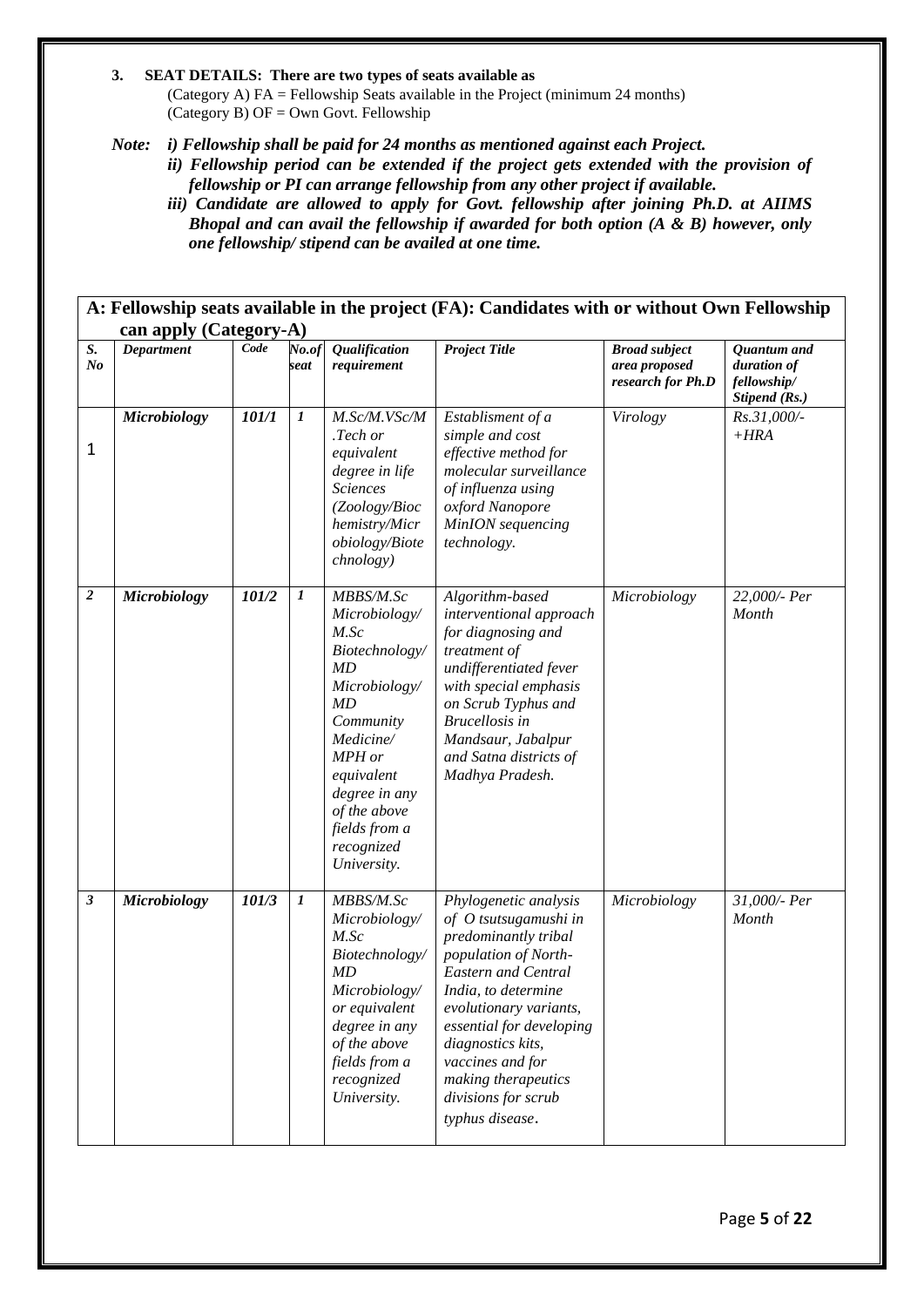| 4              | <b>Microbiology</b>                                      | 101/4 | 1                | M.Sc<br>Microbiology                                                                                                                                                                                                                 | <b>Advanced Mycology</b><br>Center for providing<br>comprehensive<br>diagnostic, therapeutic,<br>training and research<br>facilities in central<br>region of India                                                          | Clinical<br>Mycology &<br>Molecular<br><b>Diagnostics</b>              | 18,000/- Per<br>Month                                                                  |
|----------------|----------------------------------------------------------|-------|------------------|--------------------------------------------------------------------------------------------------------------------------------------------------------------------------------------------------------------------------------------|-----------------------------------------------------------------------------------------------------------------------------------------------------------------------------------------------------------------------------|------------------------------------------------------------------------|----------------------------------------------------------------------------------------|
| $\sqrt{5}$     | <b>Microbiology</b>                                      | 101/5 | $\boldsymbol{l}$ | M.Sc<br>Microbiology                                                                                                                                                                                                                 | A clinic microbiological<br>study of dermatophyte<br>drug resistance with<br>evaluation of in-vitro<br>biofilms of<br>dermatophyte<br>mouldsmoulds SERB-<br><b>DST</b>                                                      | Dermatophyte<br>infections and<br>antifungal<br>resistance             | 35,000/- Per<br>Month                                                                  |
| 6              | <b>Microbiology</b>                                      | 101/6 | $\boldsymbol{l}$ | M.Sc<br>Microbiology/<br>M.Sc. Life<br><b>Sciences</b>                                                                                                                                                                               | Capacity building and<br>Strengthening of<br><b>Hospital Infection</b><br>Control to detect and<br>prevent antimicrobial<br>resistance in India                                                                             | Hospital<br>acquired<br>infections and<br>fungal etiology              | 35,000/- Per<br>Month                                                                  |
| $\overline{7}$ | <b>Biochemistry</b>                                      | 102/1 | $\boldsymbol{l}$ | Master's<br>degree in<br>Biochemistry/<br>Medical<br>Biochemistry/<br>Biotechnology/<br>Life Sciences                                                                                                                                | Molecular<br>identification,<br>characterization of<br>SARS-CoV-2 from the<br>clinical stool and<br>sewage samples in<br>central India: vital<br>assessment of SARS-<br>CoV-2 for enteric and<br>community<br>transmission. | Precision<br>Nanomedicine,<br>Molecular<br>Biology,<br>Virology        | Rs.35,960/- Per<br>Month                                                               |
| 8              | <b>Biochemistry</b>                                      | 102/2 | $\boldsymbol{l}$ | Master's<br>degree in<br>Biochemistry/<br>Medical<br>Biochemistry/<br>Biotechnology/<br>Life Sciences<br>Candidates<br>with<br>CSIR/UGC<br>NET/Gate will<br>be preferred<br>$\boldsymbol{S}$                                         | Unravelling<br>chemoresistance and<br>S1P signalling in a<br>bioengineered 3D oral<br>squamouscell<br>carcinoma model:<br>implications in cancer<br>therapy.                                                                | <b>Cancer Biology</b>                                                  | Rs.31000+HRA                                                                           |
| 9              | <b>Translational</b><br><b>Medicine</b><br><b>Centre</b> | 103/1 | $\boldsymbol{l}$ | Master's<br>degree (M.Sc<br>/M.Tech/M.<br>Pharma) in<br>(Biotechnology<br>/Life<br>Sciences/Micr<br>obiology/Medi<br>cal<br>Devices/Allied<br>Field with a<br>minimum<br>aggregate<br>score $(6.5)$<br>grade points<br>on a scale of | Development of<br>bioengineered lung<br>organoids as high-<br>throughput drug and<br>radiation testing<br>platform for SARS-<br>CoV-2 infection.                                                                            | <b>Tissue</b><br>Engineering<br>Virology,<br>Translational<br>Medicine | Rs.31000+16%<br>HRA for two<br>years and<br>$Rs.35000 + 16\%$<br>HRA for third<br>year |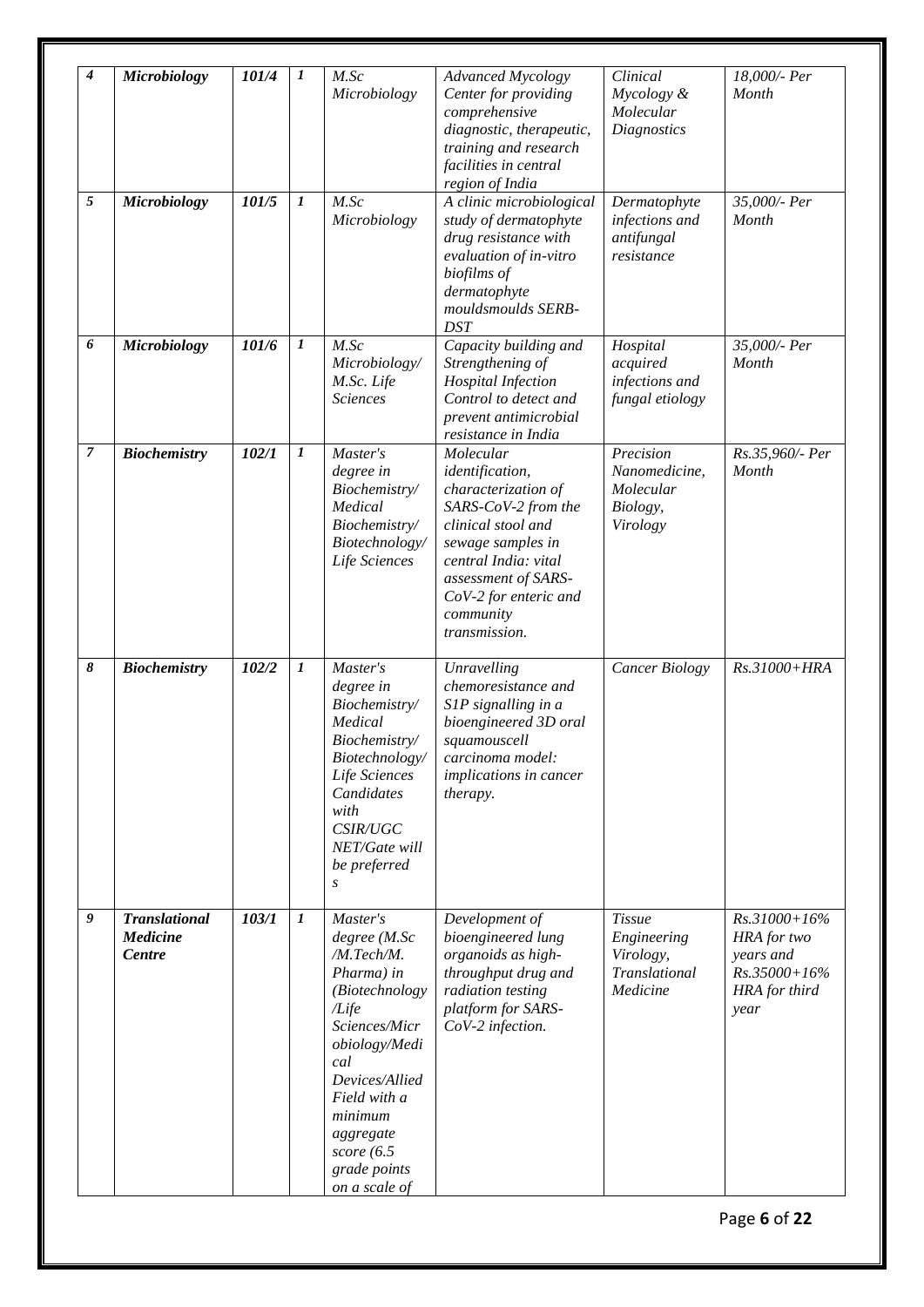|                  |                     |       |                                         | 10) Desirable:<br>Hands on<br>experience in<br>molecular<br>biology<br>techniques,<br>animal cell<br>culture, virus<br>handling, 3-D<br>culture.                                            |                                                                                                                                                                                                                                                                                                                                   |                                                              |
|------------------|---------------------|-------|-----------------------------------------|---------------------------------------------------------------------------------------------------------------------------------------------------------------------------------------------|-----------------------------------------------------------------------------------------------------------------------------------------------------------------------------------------------------------------------------------------------------------------------------------------------------------------------------------|--------------------------------------------------------------|
|                  |                     |       |                                         | B: Own Government Fellowship seats (OF): only those candidates who have their Own Fellowship<br>or In Service candidates (as indicated) from Government Organisation can apply (Category B) |                                                                                                                                                                                                                                                                                                                                   |                                                              |
| SNo              | <b>Department</b>   | Code  | N <sub>o</sub><br>$\it of$<br>se<br>ats | Qualification requirement                                                                                                                                                                   | <b>Project Title</b>                                                                                                                                                                                                                                                                                                              | <b>Broad subject area/</b><br>proposed research<br>for Ph.D. |
| 1                | <b>Microbiology</b> | 101/7 | 1                                       | MBBS/M.Sc<br>Microbiology/M.Sc<br>Biotechnology/MD<br>Microbiology/MD Community<br>Medicine/MPH or equivalent<br>degree in any of the above<br>fields from a recognized<br>University.      | Algorithm-based<br>interventional approach<br>for diagnosing and<br>treatment of<br>undifferentiated fever with<br>special emphasis on Scrub<br>Typhus and Brucellosis in<br>Mandsaur, Jabalpur and<br>Satna districts of Madhya<br>Pradesh.                                                                                      | Microbiology                                                 |
| $\boldsymbol{2}$ | <b>Microbiology</b> | 101/8 | 1                                       | MBBS/M.Sc<br>Microbiology/M.Sc<br>Biotechnology/MD<br>Microbiology/ or equivalent<br>degree in any of the above<br>fields from a recognized<br>University.                                  | Phylogenetic analysis of<br>O tsutsugamushi in<br>predominantly tribal<br>population of North-<br>Eastern and Central India,<br>to determine evolutionary<br>variants, essential for<br>developing diagnostics kits,<br>vaccines and for making<br>therapeutics divisions for<br>scrub typhus disease.                            | Microbiology                                                 |
| 3                | <b>Microbiology</b> | 101/9 | 1                                       | MBBS/M.Sc<br>Microbiology/M.Sc<br>Biotechnology/MD<br>Microbiology/MD Community<br>Medicine/MPH or equivalent<br>degree in any of the above<br>fields from a recognized<br>University.      | Sero-epidemiological<br>descriptions and<br>determinants of Acute<br><b>Undifferentiated Fever</b><br>$(AUF)$ with the help of<br>satellite imaging from<br>ISRO and through<br>diagnostic algorithm in<br>backdrop of Scrb Typus fro<br>convergence into<br>guidelines and capacity<br>building in far east<br>Arunachal Pradesh | Microbiology                                                 |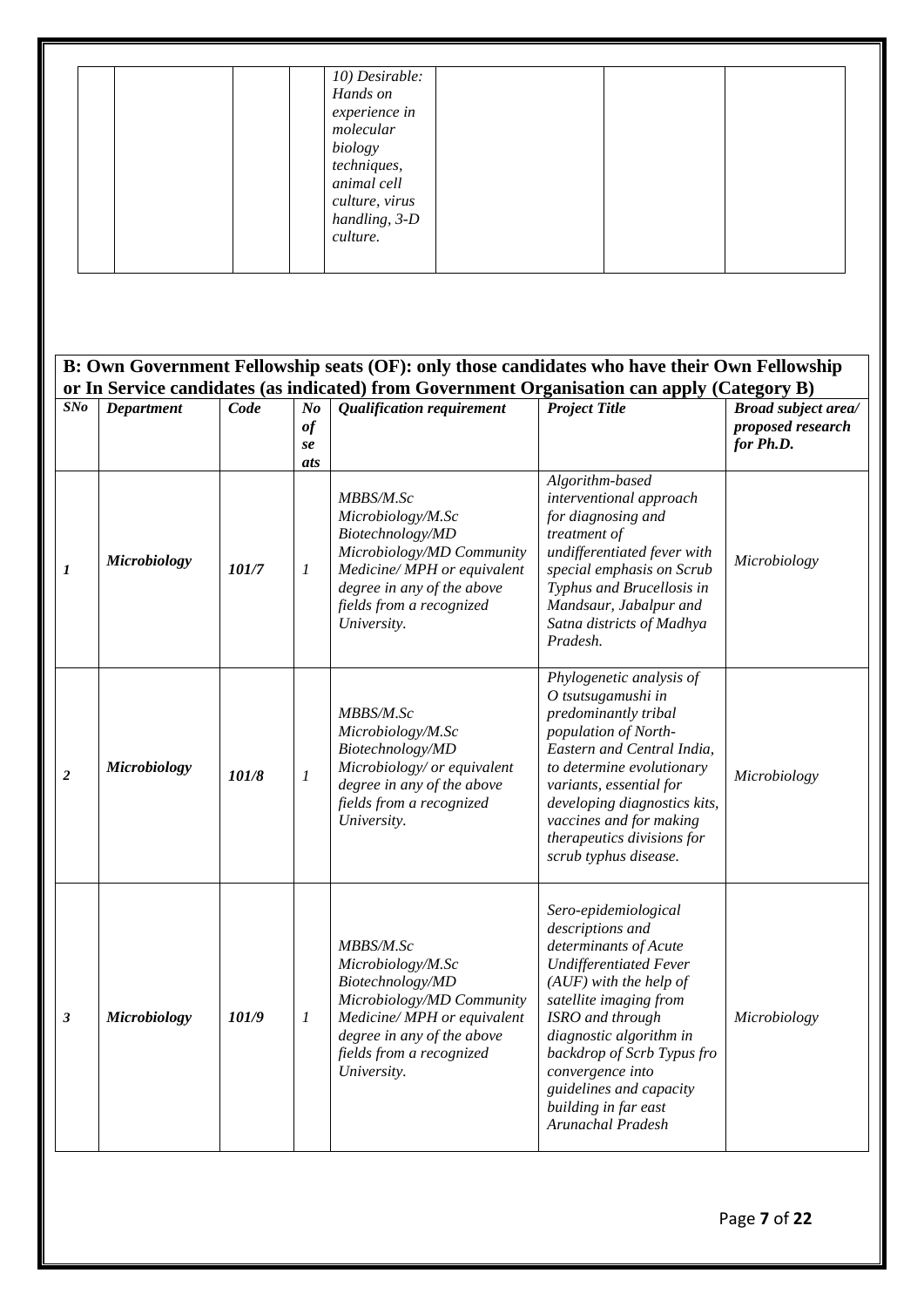| $\overline{4}$ | <b>Microbiology</b> | 101/10 | 1                | M.Sc Microbiology                                                                                                                                      | Advance Mycology Center<br>for providing<br>comprehensive diagnostic,<br>therapeutic, training and<br>research facilities in<br>central region of India.                                                           | Clinical Mycology<br>& Molecular<br><b>Diagnostics</b>       |
|----------------|---------------------|--------|------------------|--------------------------------------------------------------------------------------------------------------------------------------------------------|--------------------------------------------------------------------------------------------------------------------------------------------------------------------------------------------------------------------|--------------------------------------------------------------|
| $\overline{4}$ | <b>Biochemistry</b> | 102/3  | $\bm{l}$         | Master's degree in<br>Biochemistry/Medical<br>Biochemistry/Biotechnology/L<br>ife Sciences with their own<br>fellowship<br>(CSIR/DBT/UGC/ICMR etc)     | Molecular identification,<br>characterization of SARS-<br>CoV-2 from the clinical<br>stool and sewage samples<br>in central India: vital<br>assessment of SARS-CoV-2<br>for enteric and community<br>transmission. | Precision<br>Nanomedicine,<br>Molecular Biology,<br>Virology |
| 5              | <b>Biochemistry</b> | 102/4  | $\boldsymbol{l}$ | Master's degree in<br>Biochemistry/Medical<br>Biochemistry/Biotechnology/L<br>ife Sciences with their own<br>fellowship<br>(CSIR/DBT/UGC/ICMR etc)     | Molecular identification,<br>characterization of SARS-<br>CoV-2 from the clinical<br>stool and sewage samples<br>in central India: vital<br>assessment of SARS-CoV-2<br>for enteric and community<br>transmission. | Molecular Biology,<br>Virology,                              |
| 6              | <b>Biochemistry</b> | 102/5  | 1                | Master's degree in<br>Biochemistry/Medical<br>Biochemistry/Biotechnology/<br>Life Sciences with their own<br>fellowship<br>(CSIR/DBT/UGC/ICMR etc)     | Laboratory validation of<br>point of care diagnostic<br>test for upper respiratory<br>disease                                                                                                                      | Precision<br>Nanomedicine                                    |
| $\overline{7}$ | <b>Biochemistry</b> | 102/6  | $\boldsymbol{l}$ | Master's degree in<br>Biochemistry/Medical<br>Biochemistry/Biotechnology/L<br>ife Sciences with their own<br>fellowship<br>(CSIR/DBT/UGC/ICMR etc)     | Designing and<br>development of<br>multifunctional light<br>weight carbon allotropes<br>based Nano structured<br>Material viz Bandage for<br>Radiation Shielding and<br>Biomedical application.                    | Biochemistry &<br>Nanotechnology                             |
| 8              | <b>Biochemistry</b> | 102/7  | 1                | NET/GATE/ICMR JRF<br>qualified with experience in<br>Bioinformatics. Experience in<br>kit development and sensor<br>based technology is<br>appreciated | An integrated approach<br>for developing diagnostic<br>kit for Dengue Virus<br>infection catering to the<br>need of Tribal Population                                                                              | Medical<br>Biochemistry/Precis<br>ion Nanomedicine           |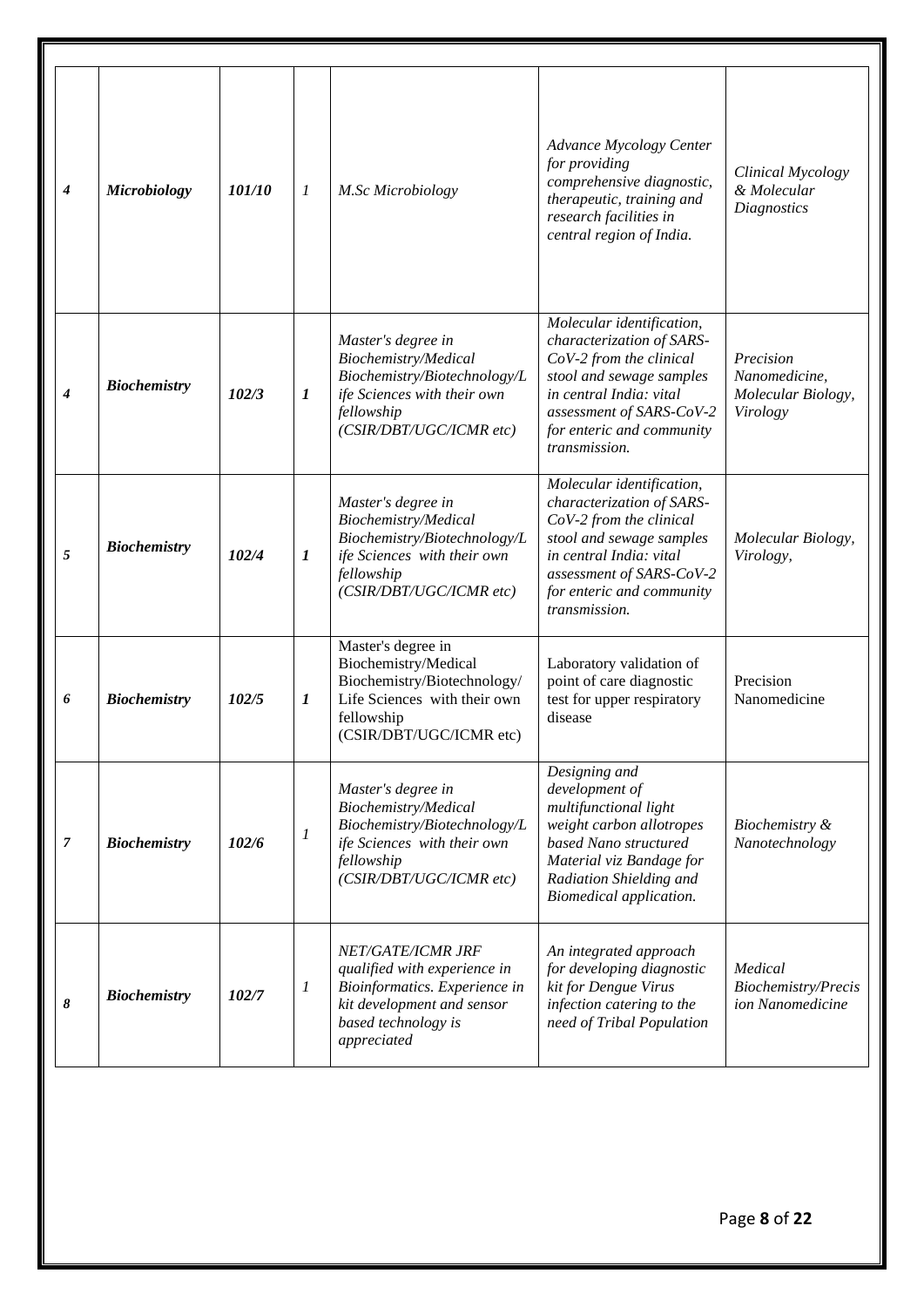| 9  | <b>Biochemistry</b>                                      | 102/8 | $\boldsymbol{l}$ | NET/GATE/ICMR JRF<br>qualified with experience in<br>Bioinformatics. Experience in<br>kit development and sensor<br>based technology is<br>appreciated                                                                                                                                                                                   | Novel Cobalt (III) based<br>reductive produrg<br>modelling for hypoxia<br>selective therapeutic<br>steering of hypoxia<br>inducible factors (HIF) as<br>an alternative source of<br>treatment stratagem for<br>breast cancer. | Medical<br>Biochemistry/Precis<br>ion Nanomedicine                               |
|----|----------------------------------------------------------|-------|------------------|------------------------------------------------------------------------------------------------------------------------------------------------------------------------------------------------------------------------------------------------------------------------------------------------------------------------------------------|-------------------------------------------------------------------------------------------------------------------------------------------------------------------------------------------------------------------------------|----------------------------------------------------------------------------------|
| 10 | <b>Translational</b><br><b>Medicine</b><br><b>Centre</b> | 103/2 | 1                | Master's degree<br>(M.Sc/M.Tech/M.Pharma) in<br>(Biotechnology/Life<br>Sciences/Microbiology/Medic<br>al Devices/Allied Field with a<br>minimum aggregate score (6.5<br>grade points on a scale of 10)<br>Desirable: Hands on<br>experience in molecular<br>biology techniques, animal<br>cell culture, virus handling, 3-<br>D culture. | Unravelling chemoresist<br>acne and S1P signalling in<br>a bioengineered 3D oral<br>squamous cell carcinoma<br>model: implications in<br>cancer therapy                                                                       | <b>Tissue Engineering</b><br>Cancer Biology,<br><b>Translational</b><br>Medicine |
| 11 | <b>Paediatrics</b>                                       | 104/1 | $\overline{c}$   | M.Sc (Life<br>Sciences/Biochemistry/Biotech<br>nology/Genetics) /MBBS/BDS                                                                                                                                                                                                                                                                | "To study prevalence of<br>haemoglobin disorders<br>and metabolic disorders in<br>newborns of central India<br>by New Born Screenings<br>$(NBS)$ "                                                                            | <b>Newhorn</b><br>Screening/Hemoglo<br>binopathy                                 |
| 12 | <b>Paediatrics</b>                                       | 104/2 | 1                | M.Sc.(Life<br>Sciences/Biotechnology/Genet<br>ics) MBBS/BDS                                                                                                                                                                                                                                                                              | Setting up for registry and<br>targeted exome sequencing<br>in children with tubular<br>disorder (Retesti): ICMR<br>task force on rare disease<br>multicentre study                                                           | Tubular<br>disorders/renal<br>genetics                                           |

- 1. Ph.D. seats are advertised in departments of **Microbiology (101), Biochemistry (102), Translational Medicine Centre (103) and Paediatrics (104)** *in* this advertisement.
- 2. A candidate is allowed to submit application for two code number only**. Code numbers are 101,102, 103 and 104.**
- 3. Every candidate can apply for Ph.D. seats in maximum two codes (departments).The question paper for Stage I will be such as to test the competency of the student in the subject in which the candidate wishes to pursue the Ph.D. program. Those candidates who apply in more than one code (department) will be required to write additional paper of 40 marks (only the part B of Stage 1) having questions in the discipline in which student wishes to pursue PhD along with allied topics.
- 4. Merit list will be prepared based on the cumulative performance of the candidates in the written exam (Stage 1), interview (Stage II) and weightage, if applicable.
- 5. In case of candidates applying for two codes (departments), the marks obtained in Stage B of the second code (department) will be added to the marks obtained in the part of the Stage I for placing him / her in the merit list. The candidate will be attempting the Section A of Stage-I, only once.
- 6. All seats in single code number (related to a single department) will be clubbed and candidates qualifying for them will be offered the project of their choice (within that code number) based on their merit**.**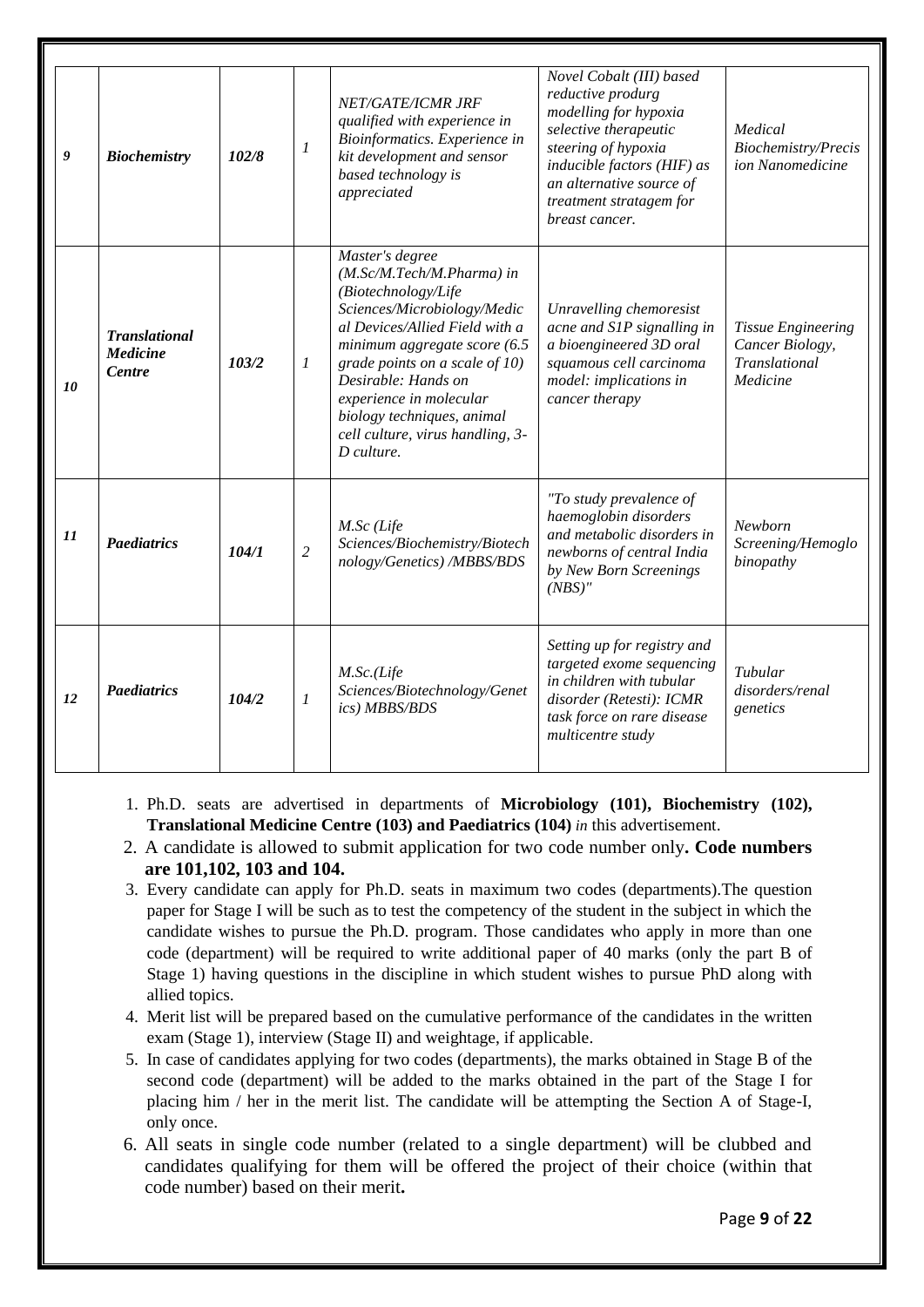7. Selected candidates who have their own fellowship but apply for 'Seats where fellowship is available in the project' may be offered 'seats where candidates must have their own government fellowship' if these seats remain unfilled after being offered to all selected candidates who have applied in this category.

#### 8. **Submission of Application**

The applications will be invited on a prescribed Performa. The application form alongwith prescribed fees must be submitted by Speed Post/by Hand **latest by 28/02/2022 upto 5.00 PM** in the Office of Registrar, Academic Block, AIIMS Bhopal, Saket Nagar, Bhopal(MP)- 462020.AIIMS, Bhopal is not responsible in any manner for any postal delay.

#### **Application fees:**

For General/OBC candidates Rs. 1000/-

For SC/ST/PwD and Women candidates – Nil

Fees to be paid by Demand Draft only in favour of **"Director AIIMS Bhopal**"payable at Bhopal.

Fee once remitted will not be refunded in any circumstance.

Inadequately filled / incomplete applications may be summarily rejected.

#### 9. **General Eligibility:**

#### **Eligibility for Ph.D. course– Non-Sponsored**

A candidate seeking admission to the course of study leading to the award of a Degree of Doctor of Philosophy must possess at least one of the following qualifications:

1. **Medical qualification**: MBBS/BDS with minimum 55% aggregate marks or MD/MS/MDS/DM/M.Ch in the subject concerned or Diplomate of National Board of Examination.

Candidates who have obtained any of these degrees from medical colleges which are not recognized by the Medical Council of India shall not be eligible to apply.

2. **Non-Medical** – For nonmedical candidates eligibility shall be Master's Degree (two years course) awarded by Indian Universities or equivalent in the subject as per requirement of the project. Candidates holding M.Sc. (Other than M.Sc. Nursing) M.Tech. degree& BAMS will be eligible for the Non-Medical Qualification Category.

#### **Candidate possessing Masters Degree through distant learning course shall not be eligible.**

Candidate having eligibility under non-medical category should have at least 55% marks in the last eligibility examination qualified.

#### **Desired qualifications**.

The non-medical candidates should have preferably qualified in any one of the following national entrance tests in the last 2 years:

o Joint CSIR-UGC NET for JRF o ICMR – JRF o ICMR- SRF o DBT – JRF o DBT - SRF o NBHM screening test o INSPIRE fellowship o UGC – JRF o UGC - SRF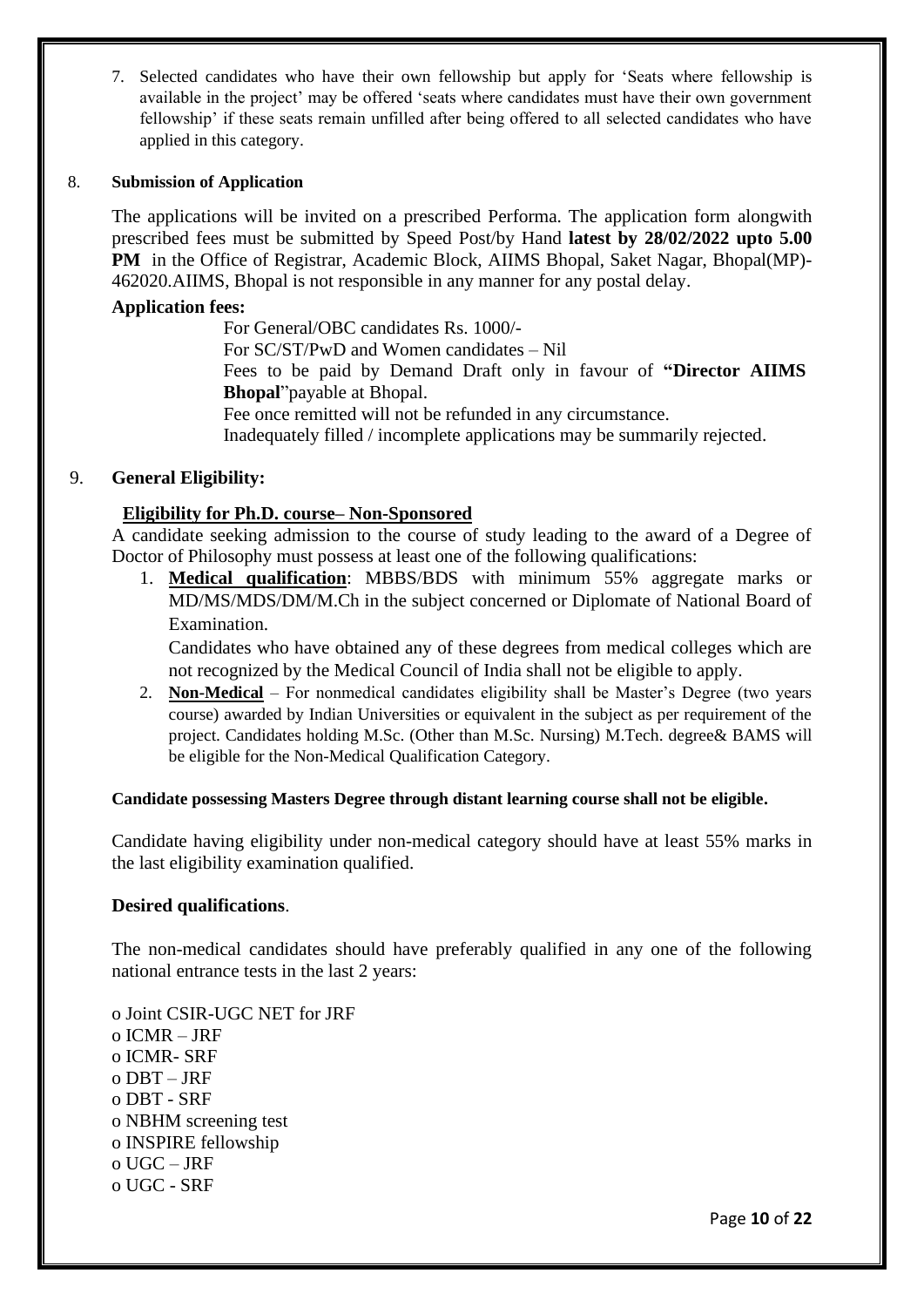#### **NOTE:**

- \*. Candidates who have qualified in above said examinations leading to award of fellowships will be given special weightage in the entrance examination as detailed in method of selection part of guidelines.
- Candidates working under Central Govt./Semi Govt./Autonomous organization should submit their applications through proper channel i.e. employer. They will be required to submit a 'No Objection Certificate" from their employer before they are allowed to join the Ph.D. Course.
- The candidates, who are likely to complete requisite qualification and degree **on closing date of application,** may also apply. However, the candidates who are completing their requisite qualification after closing date of applications are not eligible to take up this examination.

\* Applicants from AIIMS Faculty/Scientific Staff for Ph.D. registration will be considered as in-service candidates as per guidelines laid down by AIIMS in this regard.

#### **6. Duration of the Course**

- (I) The duration of the course shall be the time period from registration to submission of thesis. The minimum period of registration in respect of all the candidates who are registered for Ph.D. shall be three years. The maximum period of registration shall not exceed five years. Extension beyond the period of 5 years can be given for a maximum period of 6 months on the recommendation of Dean (Academics) and final approval by the Director.
- (II) Further extension of six months beyond 5 ½ years can only be given by the Academic Committee for a maximum period of 6 months in highly exceptional circumstances (like medical exigencies, natural calamities etc.) and such extension may not be given retrospectively.
- (III) The Chief Guide of Ph.D. Student shall give clear reason for the delay to the Academic Committee and must present the case before Academic Committee.
- (IV) In case of extension beyond 5 ½ years without justifiable reasons and circumstances as mentioned above, the Ph.D. registration of the candidate shall be cancelled.
- (V) Failure to submit thesis within stipulated time period of maximum 5yrs. with extension after approval upto 5½ years (6 years in exceptional circumstances by prior approval of Academic Committee) shall lead to cancellation of Ph.D. registration of the candidate.

#### **7. Method of Selection**

#### **Selection for Ph.D. registration will be through a two-stage performance evaluation as under:**

#### **(I) Medical / Dental Candidates:**

A: **Stage I**: 80 Marks, out of which 40 marks **(Part-A)**will be for assessing proficiency in Biostatistics, Research Methodology, Literature Research, Current Scientific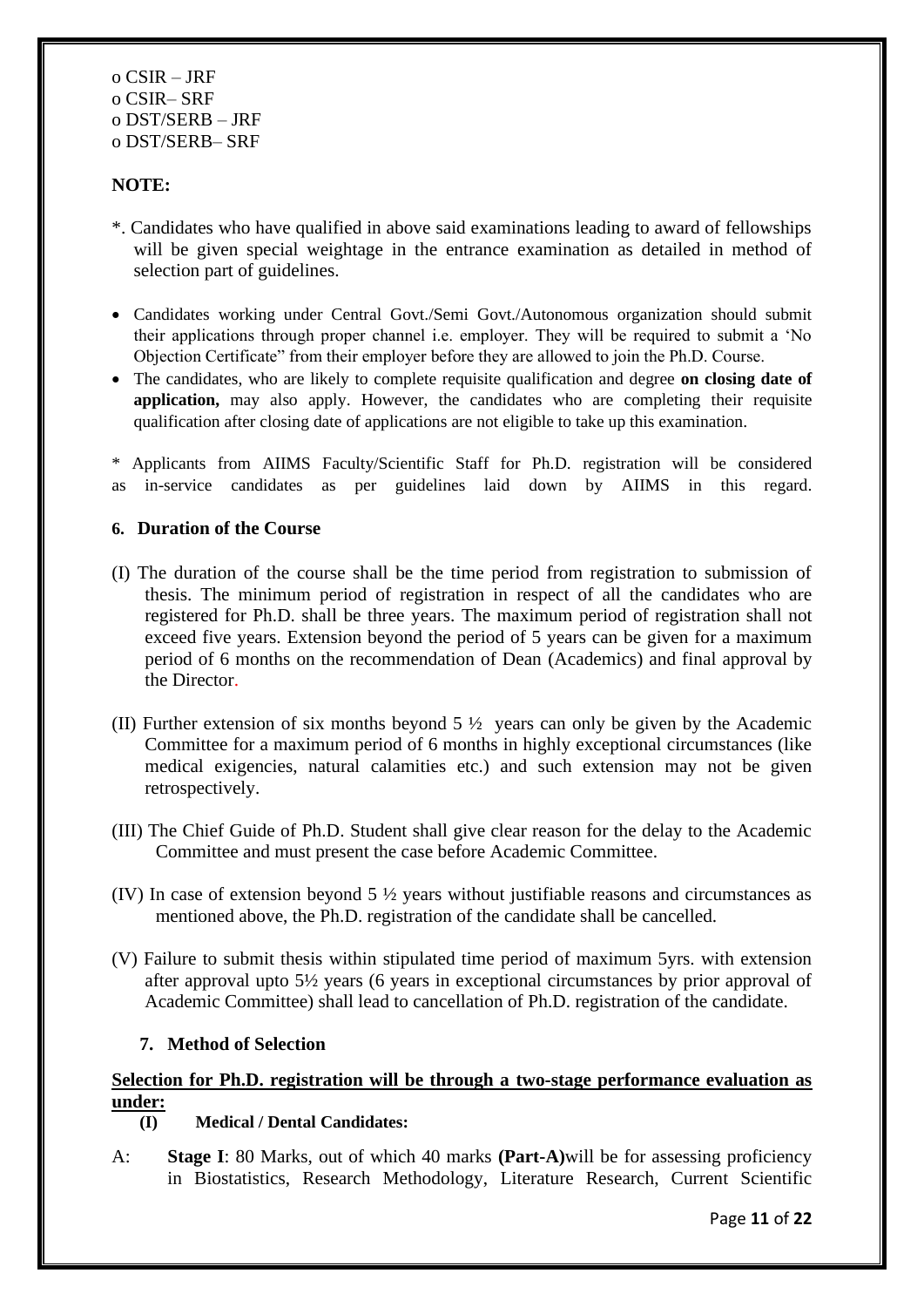Affairs, General Aptitude etc. Remaining 40 marks will have questions in the discipline in which the student wishes to pursue Ph.D. alongwith allied topics **(Part-B)**. The stage I would carry 80% weightage.

Part-A will have MCQs only and while Part-B will have MCQs and SAQs (Short Answer Questions).

Total Duration : 2 Hours.

Candidates who choose to apply for Ph.D. in more than one code will be asked to appear in additional paper of 40 marks **(Part-B only)** having questions in the second code (department), in which the student wishes to pursue Ph.D. along with allied topics **(Part-B),** depending upon choice filled in the application form. The second paper will be conducted in continuation and without any break.

#### **Candidates must score at least 50 percent (40 Marks) in Stage-I will be eligible for Stage II. Candidates who do not fulfil the criteria to qualify for stage II will not be eligible for further selection process.**

B: **Stage II**: All the candidates declared eligible for stage II will be called for Interview based assessment.

C: Final merit will be made based on the cumulative marks obtained in the stages  $I + stage II$ +Special weightage (if any).

The Special weightage of 10 marks will be added to the total score for candidates holding a Medical Degree (MBBS/ BDS/ MDS/ DNB/ MD/ MS/ DM/M.Ch.) or equivalent and for the in-service and sponsored candidates.

#### **(II) Non-Medical Candidates**

10 marks (special weightage) will be added to the total score for candidates who have qualified in any one of the following entrance tests in the last 2 years: Joint CSIR-UGC NET for JRF, ICMR-JRF, ICMR-SRF, DBT-JRF, DBT-SRF, NBHM screening test, INSPIRE fellowship, UGCJRF, UGC-SRF, CSIR-JRF, CSIR-SRF, DST/SERB-JRF, DST/SERB-SRF.

Rest will remain same as mentioned above for Medical and Dental candidates.

#### **(iii) Evaluation Procedure of Stage IMCQs:**

- Each correct (MCQs) answer will be awarded 1 mark.
- More than one answer will be treated as wrong answer and awarded Zero mark.
- Zero mark will be given for question(s) not answered/un-attempted or marked for review.

**If any discrepancy in any question is found in the Entrance Examination, the candidate is advised to write to Dean (Examination), AIIMS, Bhopal – 462020 within 24 hours on the following email: Email deanexms@aiimsbhopal.edu.in. This mail will only be used for discrepancy related to question. However, for other query please mail on registrar@aiimsbhopal.edu.in.**

Note:

- I) The result of stage-I will be available on website of AIIMS Bhopal and notice board on the same day.
- II) Candidates who fail to attend any of the stages of examinations as mentioned above will not be eligible for admission.
- III) Admission to Ph.D. Course will be subject to the availability of research funds/fellowship/ grant from recognized funding agencies. After declaration of results the selection letters will be issued by the Academic Section.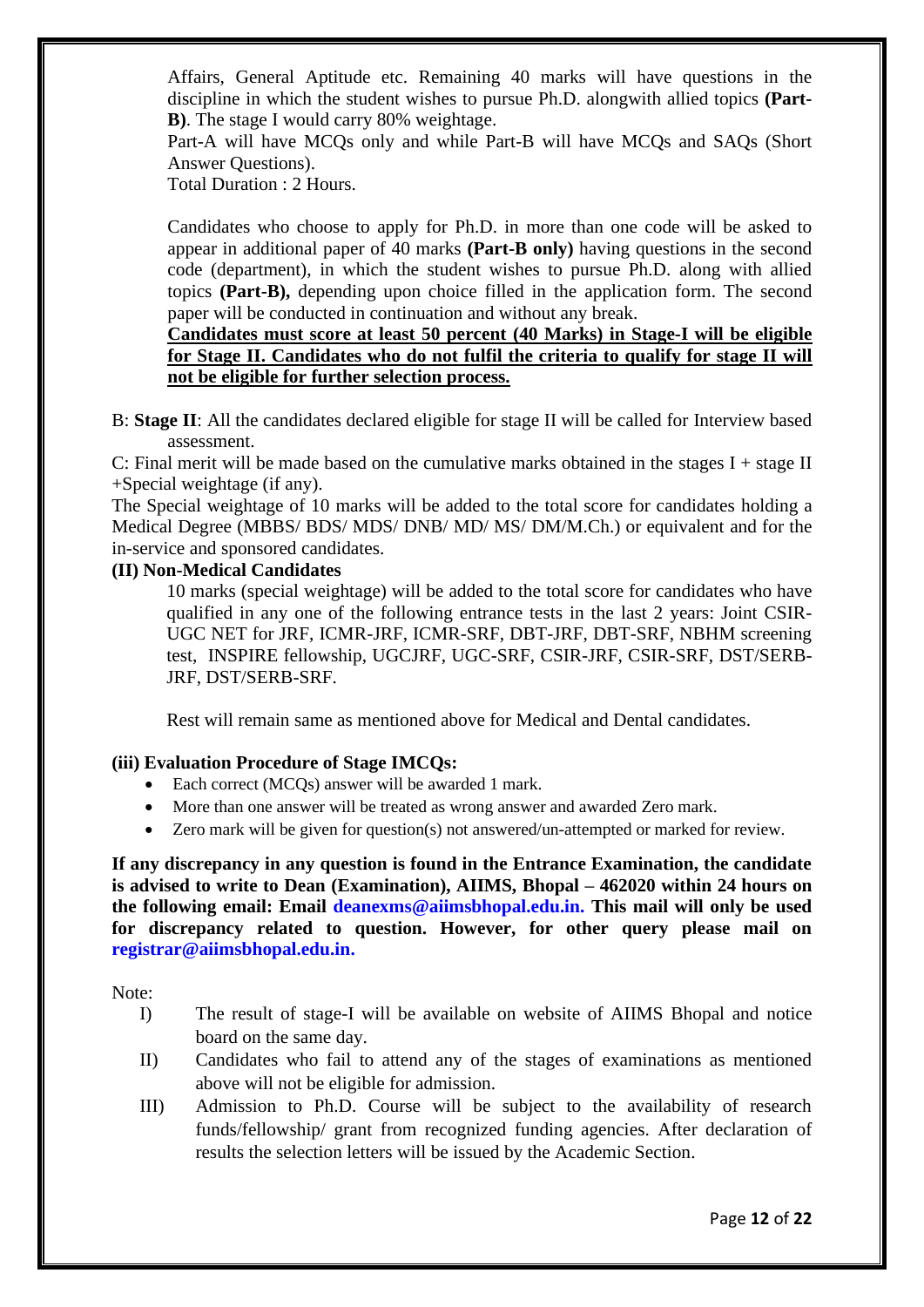- IV) Any seat may be withdrawn at any given point of time on the recommendation of the concerned Principal Investigator.
- *V) All candidates declared eligible for appearing in Stage II will be called to appear in Stage II which will be conducted on next day.*
- VI) **Method of Resolving Ties**: The tie cases will be resolved according to age (Date of birth), the older candidate shall get preference over the younger one.

#### **8. RULES FOR ADMISSION FOR IN-SERVICE CANDIDATES –APPLICABLE FOR AIIMS EMPLOYEES ONLY**

- The individual should be a regular employee of the institute and should have rendered a minimum of Two years of continuous service at the institute.
- •He/She should fulfil all the eligibility criteria for the Ph.D. course, and will appear in the entrance examination and must score minimum of 50% marks.
- The individual should have 5 years of active service remaining in the institute.
- The candidate should have a proven track record of active involvement in research / academic activities of the department. He/she should possess good written and verbal communication skills in English language to be certified by HoD.
- The candidate should have at least 3 original research publications (not case reports) during the last three years immediately preceding the date of his/her application either as a first author or as a communicating author in a peer reviewed journal.
- The candidate will be considered as in-service candidate provided that the Head of the Department should certify that the work of the department will not suffer and no additional staff will be asked for.
- The faculty of AIIMS Bhopal registering for Ph.D. program at AIIMS Bhopal, it is mandatory to be full time Research Scholar during the first year of Ph.D. program by availing Study/any other leave for a continues period of One year.

The candidate seeking admission under this category will have to identify a faculty member in the Institute who is willing to be the chief-guide of the candidate. The candidate should submit a letter of acceptance/undertaking from the concerned faculty member in this regard.

#### **9. LEAVES AND OTHER RULES**

The Ph.D. students are entitled for 30 days leave every year. If leave availed exceed the limit within a year, then the extended period is treated as Extra Ordinary Leave and his/her registration period will be extended for the same duration. However, extraordinary leave cannot be more than 3 months in the entire registration period of 5 years. Any such extension beyond 3 months shall lead to the registration being cancelled. The female candidates shall be entitled for maternity leave etc as per existing rules. In case the Chief Guide recommends a candidate for specific training or project related work outside AIIMS (within India or abroad), the leaves shall be treated as on duty/Study leave. This study leave shall not be more than 6 months in the entire registration period. The proof of acceptance of the candidate for such training/work outside should be submitted and on return, the report of such training/work done shall be required to be submitted to the Dean, by the candidate through the Chief Guide.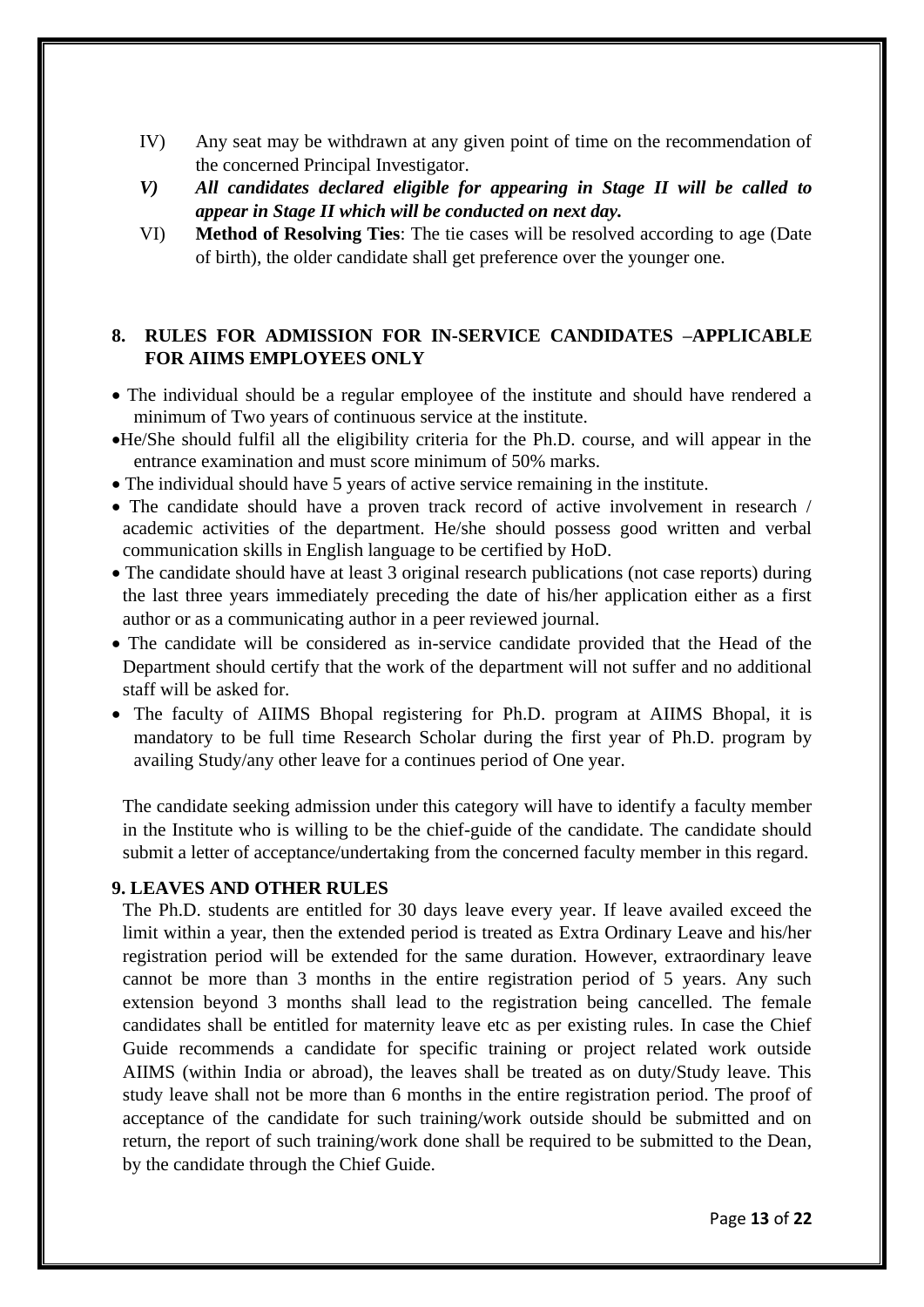#### **10.SUBMISSION OF APPLICATION BY CANDIDATES WHO ARE EMPLOYED**

The candidates in employment applying for Ph.D. Programme are required to submit their applications through proper channel. They should also sign the undertaking in the down loaded copy of Registration Form that they have informed their employer about the submission of the application to AIIMS. If any communication is received from their department/office withholding permission to the candidate's appearing at the entrance examination/admission to the course, the candidature/admission of the candidate will be cancelled.

#### **11. REQUIREMENTS FOR ADMISSION OF "SPONSORED" CANDIDATES**

- a) **Candidates who are permanent employees of any Central/State Government/Armed Forces or the Public Sector Undertaking/Autonomous Body can be sponsored by the respective Government/Defence Authorities or the Competent Authorities of PSU/Autonomous Body.**
- b) All eligible **"sponsored"** candidates will have to appear in the entrance test like other candidates.
- d) The code for which the candidate is being sponsored should be clearly specified in the sponsorship form by the sponsoring authority. The candidate can be sponsored for **only one code.** The applications of those candidates who are sponsored for more than one subject will not be considered.
- e) No **"Sponsored"** candidate will be paid any emoluments by the Institute during the training period. Such payments will be the responsibility of the sponsoring authority (i.e. Central/State Government or Defence Authorities).
- f) Sponsored candidates must submit/send **sponsorship certificate in original to the Office of Registrar** from their employers in the prescribed format along with the application form. Those who fail to do so should submit it before the date of entrance Exam failing which their candidature will be cancelled.
- g) The Sponsored candidate registering for Ph.D. program at AIIMS Bhopal, it is mandatory to be full time Research Scholar during the first year of Ph.D. program by availing Study/any other leave for a continues period of One year.

#### **13. SUBMISSION OF CASTE/CATEGORY CERTIFICATE BY SC/ST/OBC/EWS/PwBD CANDIDATES**

After declaration of result of the Entrance Examination, candidates belong to Scheduled Caste/Scheduled Tribe, Other Backward Classes, Economically Weaker Section and PWBD should submit, along with other requisite documents, an attested copy of a certificate from any one of the following **authorities stating that the candidate belongs to Scheduled Caste, Scheduled Tribe or Other Backward Classes, Economically Weaker Section and PwBD in the prescribed form.** A. District Magistrate, Additional District Magistrate, Collector, Deputy Commissioner, Additional Deputy Commissioner, Deputy Collector, 1st Class Stipendiary Magistrate, City Magistrate, Sub-Divisional Magistrate, Taluka Magistrate, Executive Magistrate, Extra Assistant Commissioner B. Chief Presidency Magistrate/Additional Chief Presidency Magistrate/ Presidency Magistrate. C. Revenue Officer not below the rank of Tehsildar. D. Sub-Divisional Officer of the area where the candidate and his or her family normally resides. Administrator/Secretary to Administrator/Development Officer (Lakshadweep Island) or as authorised in the Constitution.

The candidate will be required to submit an undertaking to the effect of their caste. The detection of any discrepancy in the caste certificate shall entail cancellation of registration.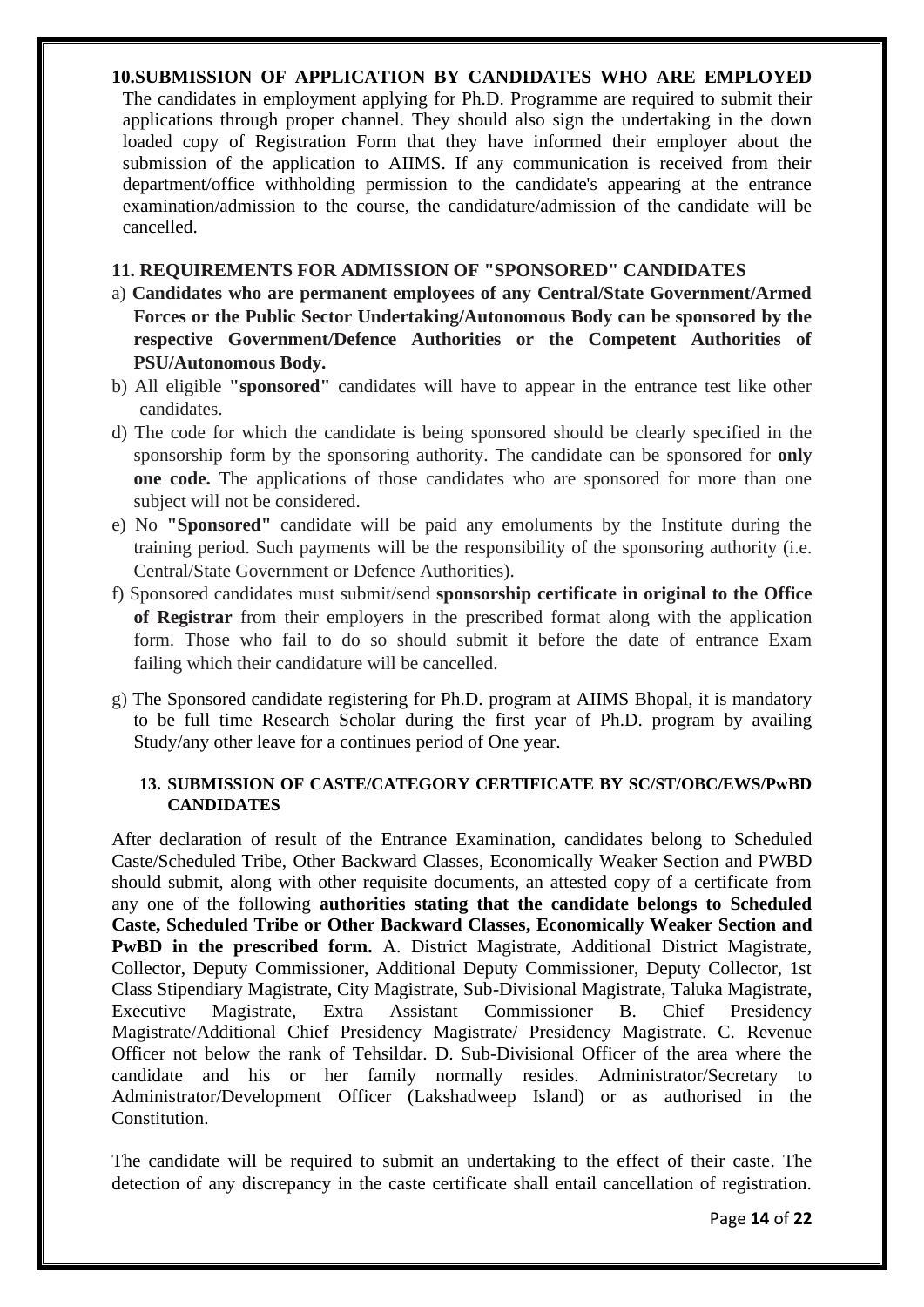This is as per the provisions made by Ministry of Personnel, Public Grievances and Pensions vide their order No. 36033/4/97-Estt. (RES) dated25.7.2003 and No. 36011/3/2005-Estt. (RES) dated 9.9.2005 respectively.

**Candidates must note that a certificate from any other person/authority, as mentioned above will not be accepted and no further correspondence in this regard shall be entertained. The name, designation and the seal of the Officer should be legible on the certificate.**

#### **13. Course Fees**

Each candidate selected for admission will have to pay the following Course duration Fees and dues:

| S.No.          | <b>Particulars</b>      |                | Amount (Rs.)                                 | <b>DURATION</b> |
|----------------|-------------------------|----------------|----------------------------------------------|-----------------|
| 1              | <b>Registration Fee</b> | $\ddot{\cdot}$ | $Rs.25/-$                                    | 3 Years         |
| $\overline{2}$ | Tuition Fee Ph.D.       | $\ddot{\cdot}$ | Rs. 720/-                                    | 3 Years         |
| $\overline{3}$ | <b>Laboratory Fee</b>   | $\ddot{\cdot}$ | Rs. 120/-                                    | 3 Years         |
| $\overline{4}$ | Pot Money               | $\ddot{\cdot}$ | Rs. 720/-                                    | 3 Years         |
| 5              | <b>Hostel Rent</b>      | $\ddot{\cdot}$ | Rs. 1080/-                                   | 3 Years         |
| 6              | Electricity             | $\ddot{\cdot}$ | Rs. 240/-                                    | 3 Years         |
| 7              | Gymkhana Fee            | $\ddot{\cdot}$ | Rs. 120/-                                    | 3 Years         |
| 8              | <b>Caution Money</b>    | $\ddot{\cdot}$ | $Rs. 100/-$                                  |                 |
|                |                         |                | (to be deposited by every student for the    |                 |
|                |                         |                | recovery of breakages or loss of Institute's |                 |
|                |                         |                | equipment).                                  |                 |
| 9              | <b>Hostel Security</b>  |                | Rs. 1000/- (Refundable)                      |                 |

#### **(All Fees and dues payable at the time of admission)**

**Note: 1.** The Hostel Security deposit (refundable) i.e. Rs. 1000/-

**Note: 2.** Fees and other charges including hostel rent once paid shall not be refunded in any case and no correspondence will be entertained in this connection. However, the caution money will be refunded to those candidates who do not join the course. The caution money must be claimed within one year after completion of the course failing which it will be forfeited.

#### **14. HOSTEL ACCOMMODATION: Subject to availability.**

#### **15. PROVISION FOR PENALTY**

*Original certificates of any candidate who opts for a confirmed seat will be retained in the Academic Session. The same will not be returned to the candidate before completion of the course unless he/she deposits a sum of Rs. 3,00,000.00 ( Rupees Three lakhs only) once seat has been confirmed by joining the course as compensation for losses incurred by AIIMS Bhopal due to such midterm departure. The stipend/salary for the month in which his /her resignation from the program becomes effective, shall also stand forfeited.*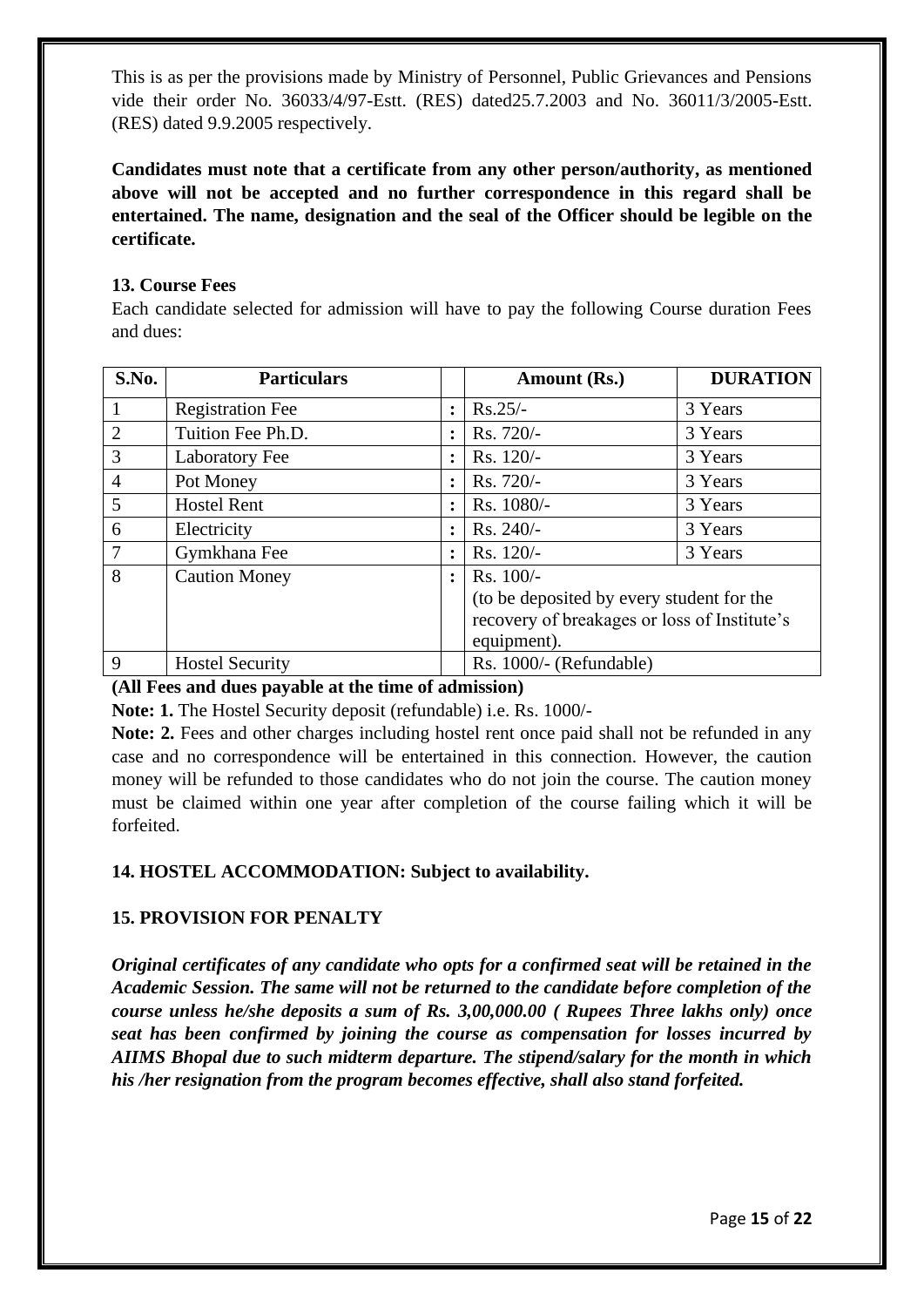#### **16. CODE OF CONDUCT FOR Ph.D. STUDENTS AT AIIMS, Bhopal**

#### **(i) Maintenance of Discipline among students of the AIIMS:**

1. All powers relating to discipline and disciplinary action are vested with the Director, AIIMS.

2. The Director, AIIMS may delegate all such powers, as he/she deems proper to the Dean (Academics) and to such other persons as he/she may specify on his behalf without prejudice to the generality of power to enforce discipline under the Rules.

- 3. The following shall amount to acts of gross indiscipline:
- a) Physical assault or threat to use physical force against any member of the teaching or nonteaching staff of any Department/Centre of AIIMS or any other persons within the premises/ Campus of AIIMS.
- b) Carrying or use or threat or use of any weapon.
- c) Violation of the status, dignity and honour of students belonging to the Scheduled Castes, Scheduled Tribes, Other Backward Castes and PwBD.
- d) Any practice, whether verbal or otherwise, derogatory to women.
- e) Any attempt of bribing or corruption in any manner.
- f )Wilful destruction of institutional property.
- g) Creating ill-will or intolerance on religious or communal grounds
- h) Causing disruption in any manner of the functioning of the AIIMS, Bhopal
- **i) Regarding ragging the directive of Supreme Court will be followed strictly. It is as under: "As per direction of the Hon'ble Supreme Court of India, the Government has banned ragging completely in any form inside and outside of the campus and the Institute authorities are determined not to allow any form of the ragging. Whoever directly or indirectly commits, participates in abets or instigates ragging within or outside any educational Institution, shall be suspended, expelled or rusticated from the Institution and shall also be liable to fine which may extend to Rs. 10,000/-. The punishment may also include cancellation of admission suspension from attending the classes, withholding/withdrawing fellowship/ scholarship and other financial benefits, withholding or cancelling the result. The decision shall be taken by the Head of the Institution."**

4. Without prejudice to the generality of his/her powers relating to the maintenance of discipline and taking such action in the interest of maintaining discipline as may seem to him/her appropriate. The Director, may in exercise of his/her powers aforesaid order or direct that any student or students.

a) Be expelled;

b) Be, for a stated period: be not for a stated period, admitted to a course or courses of study in AIIMS.

c) Be fined with a sum of rupees that may be specified;

d) Be debarred from taking any examination(s) for one or more semesters. e) Withhold the result of the student(s) concerned in the Examination(s) in which he/she or they have appeared be cancelled.

f) Be prohibited for appearing or completing any examination for any unfair means like copying taking notes, mobiles or any other electronic gadgets inside the examination halls.

5. At the time of admission, every student shall be required to sign a declaration that on admission he/she submits himself/herself to the disciplinary jurisdiction of the Director and several authorities of the AIIMS who may be vested with the authority to exercise discipline under the Acts, the Statutes, the Rules and the rules that have been framed there under by competent authorities of AIIMS

#### **(ii) Prohibition of and Punishment for Ragging:**

1. Ragging in any form is strictly prohibited, within the premises of College/Department of Institution and any part of AIIMS and also outside the AIIMS Campus.

2. Any individual or collective act or practice or ragging constitute gross indiscipline shall be dealt with under this Rules.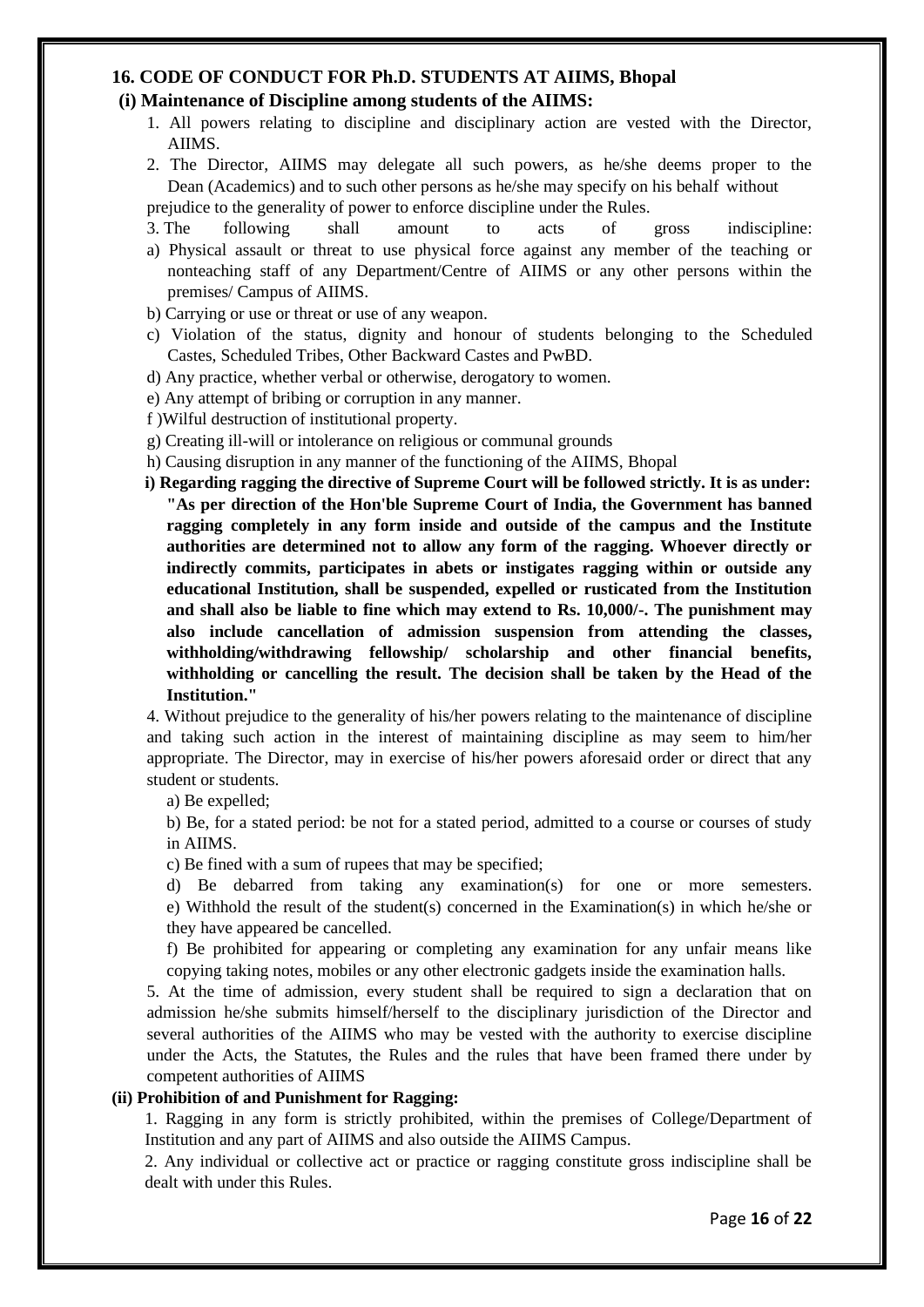3. Ragging for the purposes of this rules, ordinarily means any act, conduct or practice by which dominant power or status of senior students is brought to bear on students freshly enrolled or students who are, in any way, considered junior or inferior by other students and includes individual or collective acts or practice which :

a) Involve physical assault or threat or use of physical force;

b) Violate the status, dignity and honour of women students;

c) Violate the status; dignity and honour of students belonging to the Scheduled Castes, Scheduled Tribes and Other Backward Castes.

d) Expose students to ridicule and contempt and affect their self-esteem;

e) Entail verbal abuse and aggression, indecent gesture and obscene behaviour.

4. The Director, Dean, Hostel Superintendent and Faculty of AIIMS shall take immediate action on any information of the occurrence of ragging.

5. Notwithstanding anything in Clause (4) above, the Dean or any other Faculty member/or authority may also *suo-moto* enquire into any incident of ragging and make a report to the Director of the identity of those who have engaged and the nature of the incident.

6. The Dean may also submit an initial report establishing the identity of the perpetrators of ragging and the nature of the ragging incident.

7. On the receipt of a report under clause (5) or (6) or a determination by the relevant authority disclosing the occurrence or ragging incidents described in the Clause 3(a), (b) and (c) the Director shall direct or order rustication of a student or students for a specific number of semester.

8. The Director may in other cases of ragging order or direct that any student or students be expelled or be not, for a stated period, admitted to a course of study as AIIMS, departmental examination for one or more semesters or that the result of the student or students concerned in the examination(s) in which they appeared be cancelled.

9. In case where students who have obtained degree(s) of AIIMS are found guilty under this Rules, appropriate action will be taken for withdrawal of degrees conferred by the AIIMS.

10. For the purpose of this Rules, abetment to ragging will also amount to ragging.

- **(iii)Internal Complaint Committee:** A statutory committee, comprising of members from the teaching and non-teaching staff as well as students looks into matters related to sexual harassment of students and staff in the college. Any person aggrieved in this matter may fearlessly approach the committee for a fair and concerned hearing and redressal.
- **(iv)Unauthorised absence of students:** Unauthorised absence of students will be informed to the Students and also Parents or Local Guardians. At least 3 reminders will be issued with a gap of 10 days by the Academic Section to these students. Thereafter the action for cancellation of the registration of the concerned will be decided by the Dean(Academics) / Director, AIIMS Bhopal.

*For any interpretational variation/discrepancy in the above mentioned Ph.D. rules/norms the decision of the Director, AIIMS Bhopal will be binding to all concerned.*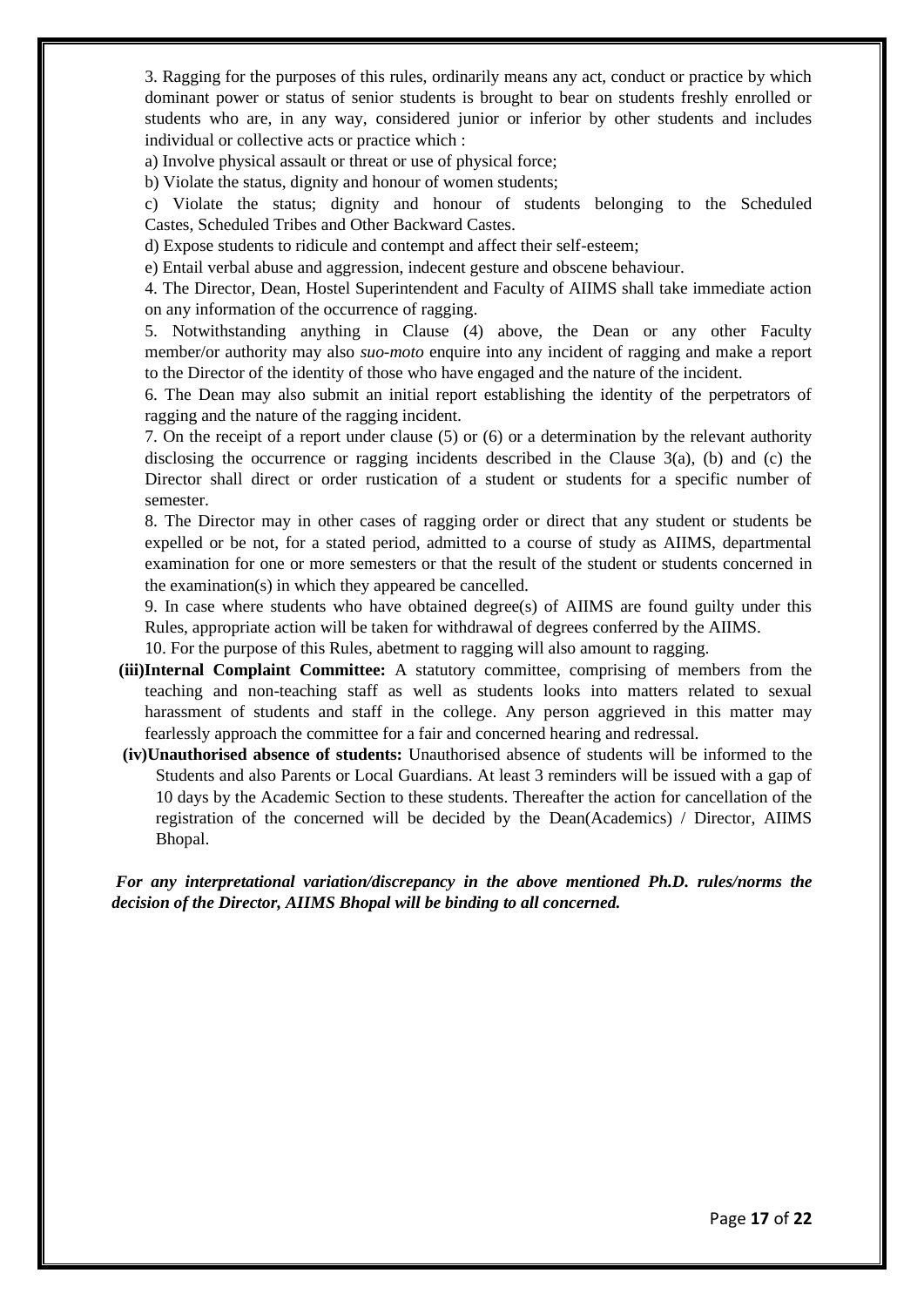#### **FORMAT OF SPONSORSHIP CERTIFICATE BY CENTRAL/STATE GOVT./ARMED FORCES, COMPETENT AUTHORITIES OF PSU/AUTONOMOUS BODY etc. (SPONSORING AUTHORITIES)**

| 1. I certify that Dr./Miss/Mrs./Mr.*                                                                     |  | is being sponsored for training |  |
|----------------------------------------------------------------------------------------------------------|--|---------------------------------|--|
| leading to the award of <b>Ph.D. Degree</b> from All India Institute of Medical Sciences, Bhopal for the |  |                                 |  |
| session commencing in <b>July</b> , 2022.                                                                |  |                                 |  |

2. That Dr./Miss/Mrs./Mr.\* \_\_\_\_\_\_\_\_\_\_\_\_\_\_\_\_\_\_\_\_\_\_\_\_\_\_\_\_\_\_ is a permanent employee of \_\_\_\_\_\_\_\_\_\_\_\_\_\_\_\_\_\_\_\_\_\_\_ (name of the State/Central Govt. Dept./Office/Armed Forces/ the Competent Authorities of PSU/Autonomous Body etc.)

- 3. That he/she after getting the training at the AIIMS will be suitably employed by the sponsoring authority in the speciality in which training is to be provided in All India Institute of Medical Sciences, Bhopal.
- 4. That the candidate will be paid all emoluments by the sponsoring authority during the entire training period. Such payment will not be the responsibility of the All India Institute of Medical Sciences, Bhopal
- 5. That the candidate is being sponsored for the entire duration of the course as specified in the prospectus for the above mentioned course.

**Signature \_\_\_\_\_\_\_\_\_\_\_\_\_\_\_\_\_\_\_\_\_\_\_\_\_\_\_\_\_**

 **(in BLOCK LETTERS)**

Competent Sponsoring authority

 **Date : \_\_\_\_\_\_\_\_\_\_\_\_\_ Name \_\_\_\_\_\_\_\_\_\_\_\_\_\_\_\_\_\_\_\_\_\_\_\_\_\_\_\_\_\_\_\_\_\_**

**Place : \_\_\_\_\_\_\_\_\_\_ Designation \_\_\_\_\_\_\_\_\_\_\_\_\_\_\_\_\_\_\_\_\_\_\_\_\_\_\_\_**

 **Office Seal \_\_\_\_\_\_\_\_\_\_\_\_\_\_\_\_\_\_\_\_\_\_\_\_\_\_\_\_\_**

\*Delete whichever is not required.

#### **IMPORTANT:**

- (i) The above certificate, duly signed only by the Competent Authority i.e. Secretary/ Director General of Health Services of the Central/State Government concerned/ DGAFMS/ Director/ Executive Head, will be considered.
- (ii) No addition or alteration in the above certificate is allowed.

**NOTE 1:** While sponsoring the candidates, the Central/State Government/Defence Authorities /PSU/ Autonomous Bodies should furnish a certificate prescribed for this purpose duly completed and signed by the competent authority.

**NOTE 2:** The 'Sponsorship Certificate' should indicate the code for which the candidate is being sponsored, failing which the application will not be considered under the Sponsored Category.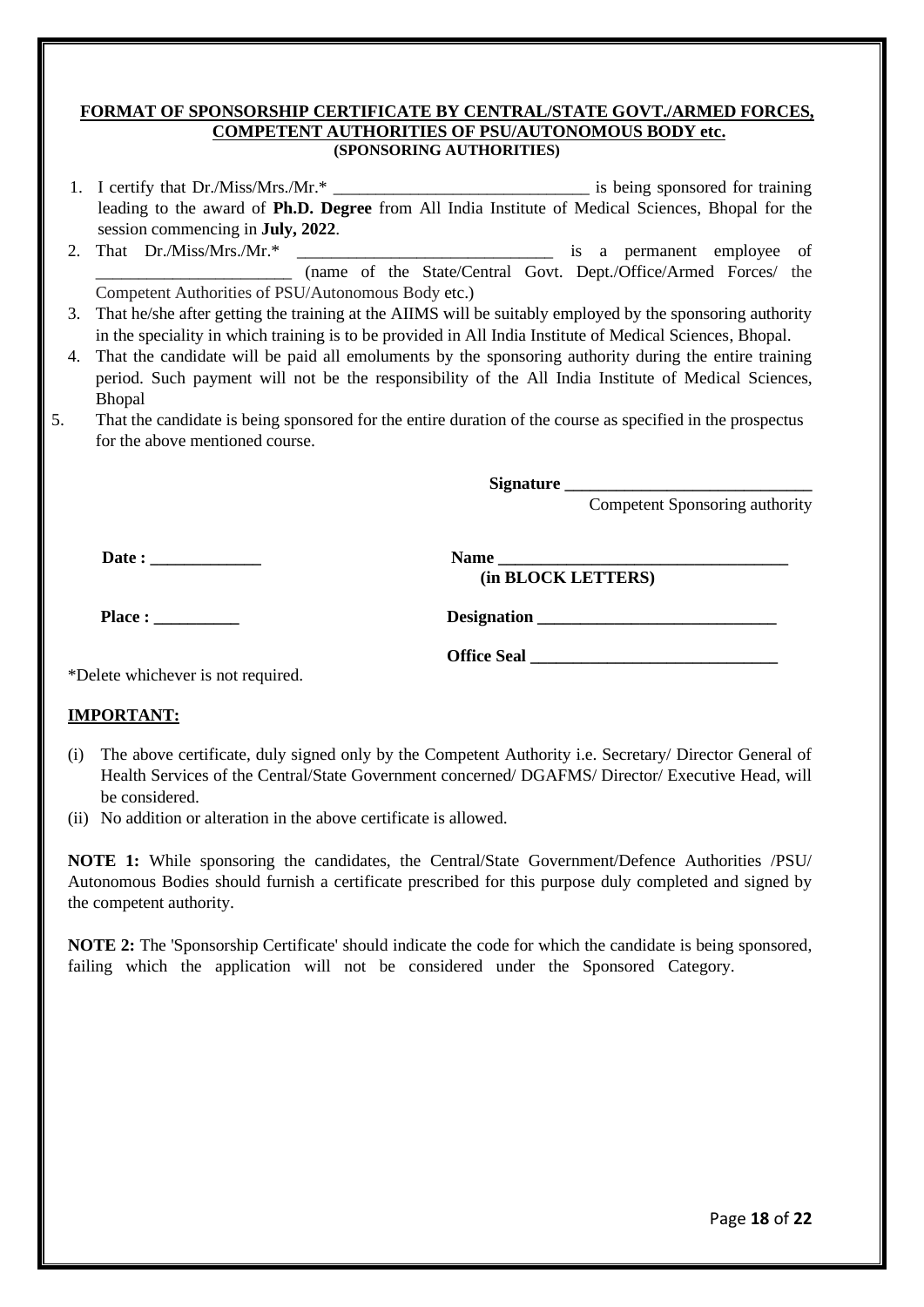

## **All India Institute of Medical Sciences, Bhopal**

|  |  |  | <b>APPLICATION FORM FOR THE Ph.D. COURSES</b> |  |
|--|--|--|-----------------------------------------------|--|
|  |  |  |                                               |  |

|                         | Please read Prospectus carefully before filling the Application Form                                                                                                                                                                                                                                                                                                                                | Affix your<br>recent passport<br>size coloured<br>Photograph with |  |  |  |
|-------------------------|-----------------------------------------------------------------------------------------------------------------------------------------------------------------------------------------------------------------------------------------------------------------------------------------------------------------------------------------------------------------------------------------------------|-------------------------------------------------------------------|--|--|--|
|                         |                                                                                                                                                                                                                                                                                                                                                                                                     | signature                                                         |  |  |  |
| 1.                      | Category of fellowship applied: $A^*$ or $B^{**}$ : ________.                                                                                                                                                                                                                                                                                                                                       |                                                                   |  |  |  |
| 2.                      | *Fellowship seats available in the project (FA): Candidates with or without own<br>Fellowship can apply.<br>**Own Government Fellowship seats (OF): only those candidates who have their own<br>Fellowship or In Service candidates (as indicated) from Government Organisation can<br>apply.<br>Code of the project under which the application is made:                                           |                                                                   |  |  |  |
| $\mathbf{i}$            |                                                                                                                                                                                                                                                                                                                                                                                                     |                                                                   |  |  |  |
| $\rm ii)$               |                                                                                                                                                                                                                                                                                                                                                                                                     |                                                                   |  |  |  |
| 3.                      | Every candidate has to make choice for appearing in the Part B of the Stage I question                                                                                                                                                                                                                                                                                                              |                                                                   |  |  |  |
|                         | paper.<br>*Candidate who choose to apply under one code only should select only one of the<br>subject question paper subject for Part B of the Stage I paper by tick marking against<br>one subject<br>*Candidate who choose to apply under two codes (departments) should select two one<br>subject question paper subject, for Part B of the Stage I paper by tick marking against<br>one subject |                                                                   |  |  |  |
| $\mathbf{i}$            | Microbiology                                                                                                                                                                                                                                                                                                                                                                                        |                                                                   |  |  |  |
| $\rm ii)$               | Biochemistry                                                                                                                                                                                                                                                                                                                                                                                        |                                                                   |  |  |  |
| $\overline{iii}$<br>iv) | <b>Translational Medicine</b><br>Paediatrics                                                                                                                                                                                                                                                                                                                                                        |                                                                   |  |  |  |
| 4.                      | Preference of the project within the Code (if available)                                                                                                                                                                                                                                                                                                                                            |                                                                   |  |  |  |
| $\mathbf{i}$            |                                                                                                                                                                                                                                                                                                                                                                                                     |                                                                   |  |  |  |
| $\rm ii)$               |                                                                                                                                                                                                                                                                                                                                                                                                     |                                                                   |  |  |  |
| 5.                      |                                                                                                                                                                                                                                                                                                                                                                                                     |                                                                   |  |  |  |
| 6.                      |                                                                                                                                                                                                                                                                                                                                                                                                     |                                                                   |  |  |  |
| 7.                      |                                                                                                                                                                                                                                                                                                                                                                                                     |                                                                   |  |  |  |
| 8.                      |                                                                                                                                                                                                                                                                                                                                                                                                     |                                                                   |  |  |  |
|                         |                                                                                                                                                                                                                                                                                                                                                                                                     |                                                                   |  |  |  |
|                         |                                                                                                                                                                                                                                                                                                                                                                                                     |                                                                   |  |  |  |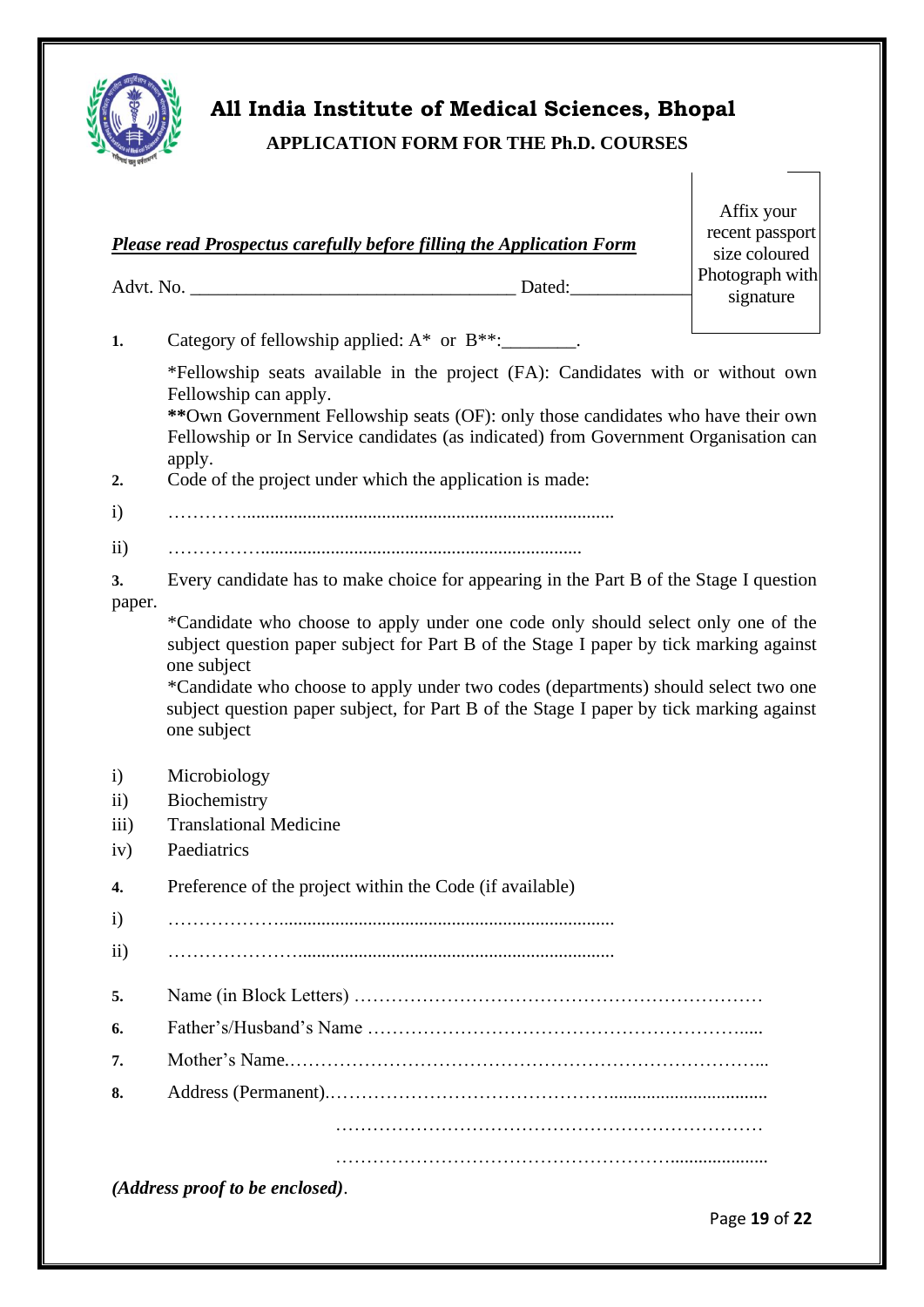| 9.  |                                                                                                                                           |
|-----|-------------------------------------------------------------------------------------------------------------------------------------------|
|     |                                                                                                                                           |
|     |                                                                                                                                           |
|     |                                                                                                                                           |
| 10. | Date of Birth:<br>(dd/mm/yyyy)                                                                                                            |
| 11. | (Copy must be enclosed, if applicable).                                                                                                   |
| 12. | Gender: M/F/Transgender<br>1. 그 사이 시간 사이트 그 사이트 그 사이트 그 사이트 그 사이트 그 사이트 그 사이트 그 사이트 그 사이트 그 사이트 그 사이트 그 사이트 그 사이트 그 사이트 그 사이트 그 사이트 그 사이트 |

13. Educational/ Professional Qualification: (10<sup>th</sup> Onwards)

| Degree/Exam. | Name of Board/<br>University | <b>Year of</b><br><b>Passing</b> | <b>Subject</b> | Percentage/<br><b>Division</b> |
|--------------|------------------------------|----------------------------------|----------------|--------------------------------|
|              |                              |                                  |                |                                |
|              |                              |                                  |                |                                |
|              |                              |                                  |                |                                |
|              |                              |                                  |                |                                |
|              |                              |                                  |                |                                |

#### **14. Research Publications (Attach copies of publication)**

| <b>Title of</b><br><b>Publication</b> | <b>Author</b><br>(As 1 <sup>st</sup> , Correspondence Journal<br>Co-author) | Name of | <b>Indexing</b><br>details | <b>Date of Publication</b> |
|---------------------------------------|-----------------------------------------------------------------------------|---------|----------------------------|----------------------------|
|                                       |                                                                             |         |                            |                            |
|                                       |                                                                             |         |                            |                            |
|                                       |                                                                             |         |                            |                            |

### **15. Project with Grant (If any)**

| <b>Title of</b><br><b>Project</b> | Name of<br><b>Principle</b><br>Investigator | <b>Project</b><br>sanctioned by/<br><b>Funding agency</b> | <b>National</b><br>/International | <b>Date of Sanction</b><br>and amount |
|-----------------------------------|---------------------------------------------|-----------------------------------------------------------|-----------------------------------|---------------------------------------|
|                                   |                                             |                                                           |                                   |                                       |
|                                   |                                             |                                                           |                                   |                                       |
|                                   |                                             |                                                           |                                   |                                       |

Page **20** of **22**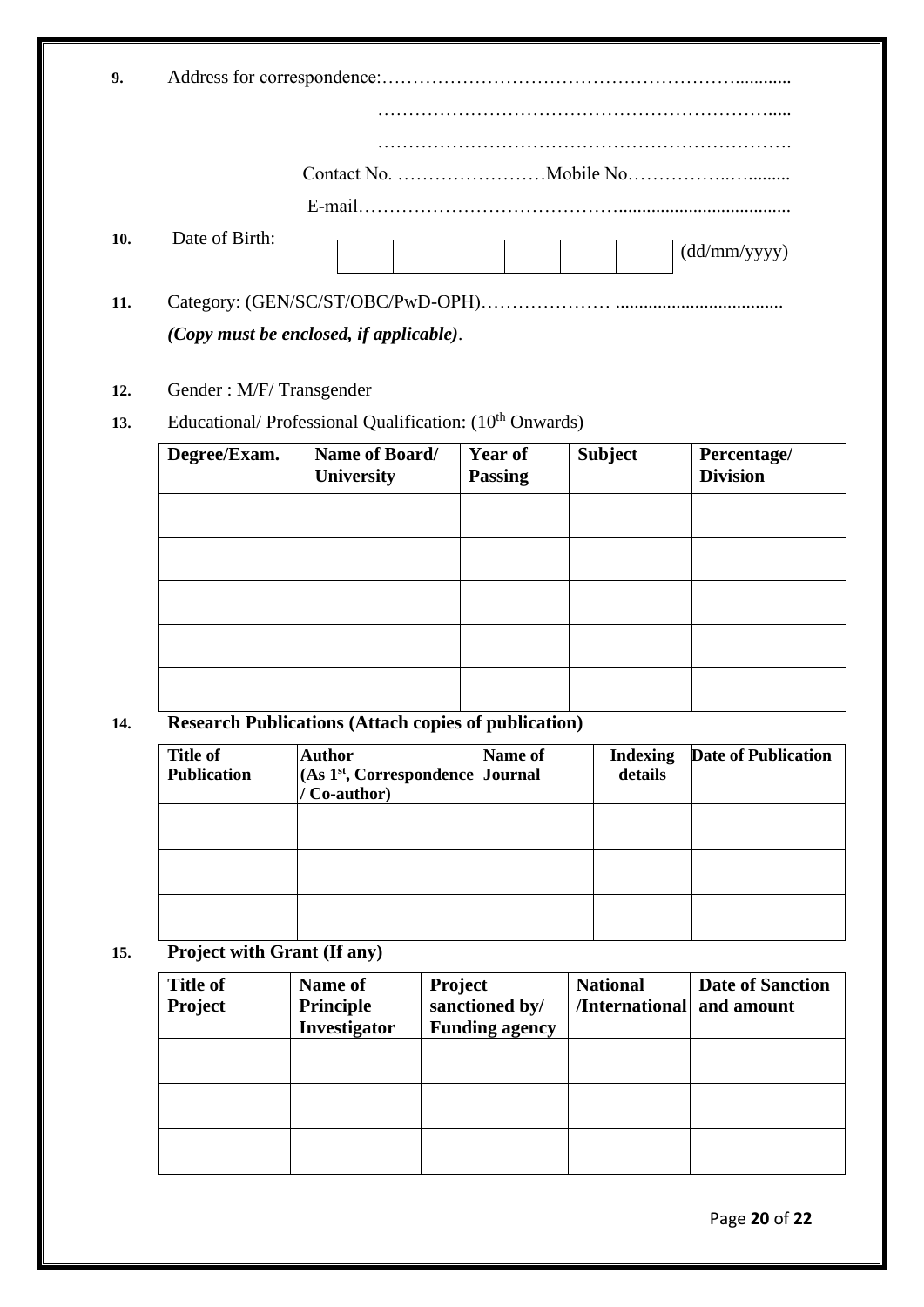#### **16. Fellowship Details (If any):**

#### **17. Work Experience:**

| S. No.   Name of<br>Organisation | Name of the<br>post held | Date of Date of | <b>Total</b><br>Joining   Leaving   Duration | <b>Salary</b><br>details |
|----------------------------------|--------------------------|-----------------|----------------------------------------------|--------------------------|
|                                  |                          |                 |                                              |                          |
|                                  |                          |                 |                                              |                          |
|                                  |                          |                 |                                              |                          |

- **18.** Whether MBBS/BDS/M.D/MS/MDS/DNB degree is recognized by Medical/Dental Council of India? : Yes/No
- **19.** Whether registered with State Medical Register or Indian Medical Council : Yes/No (Attached the copy of registration)
- A) Registration No. ………………………......................
- B) State in which registered. ……………………………

#### **20.** Fee Details: D.D. No. \_\_\_\_\_\_\_\_\_\_\_\_\_\_\_\_\_ \_\_Amount (in Rs.) \_\_\_\_\_\_\_\_\_\_\_\_\_\_\_\_\_\_\_\_.

Dated **Bank Name Bank Name** 

#### **DECLARATION**

I hereby declare, that all statements made in this application are true, complete and correct to the best of my knowledge and belief. In the event of any information being found false or incorrect, my candidature is liable to be cancelled/ terminated. I have read the details of fellowship and period of fellowship. I will not ask for the fellowship beyond the date specified in the advertisement. I shall abide by the terms  $\&$  condition as prescribed and amendment from time to time. In the event of ineligibility, being detected before or after the selection procedure, action can be taken against me under the relevant rules/instruction and I hereby undertake to abide by them.

Date: (Signature of Candidate)

Place: Name: